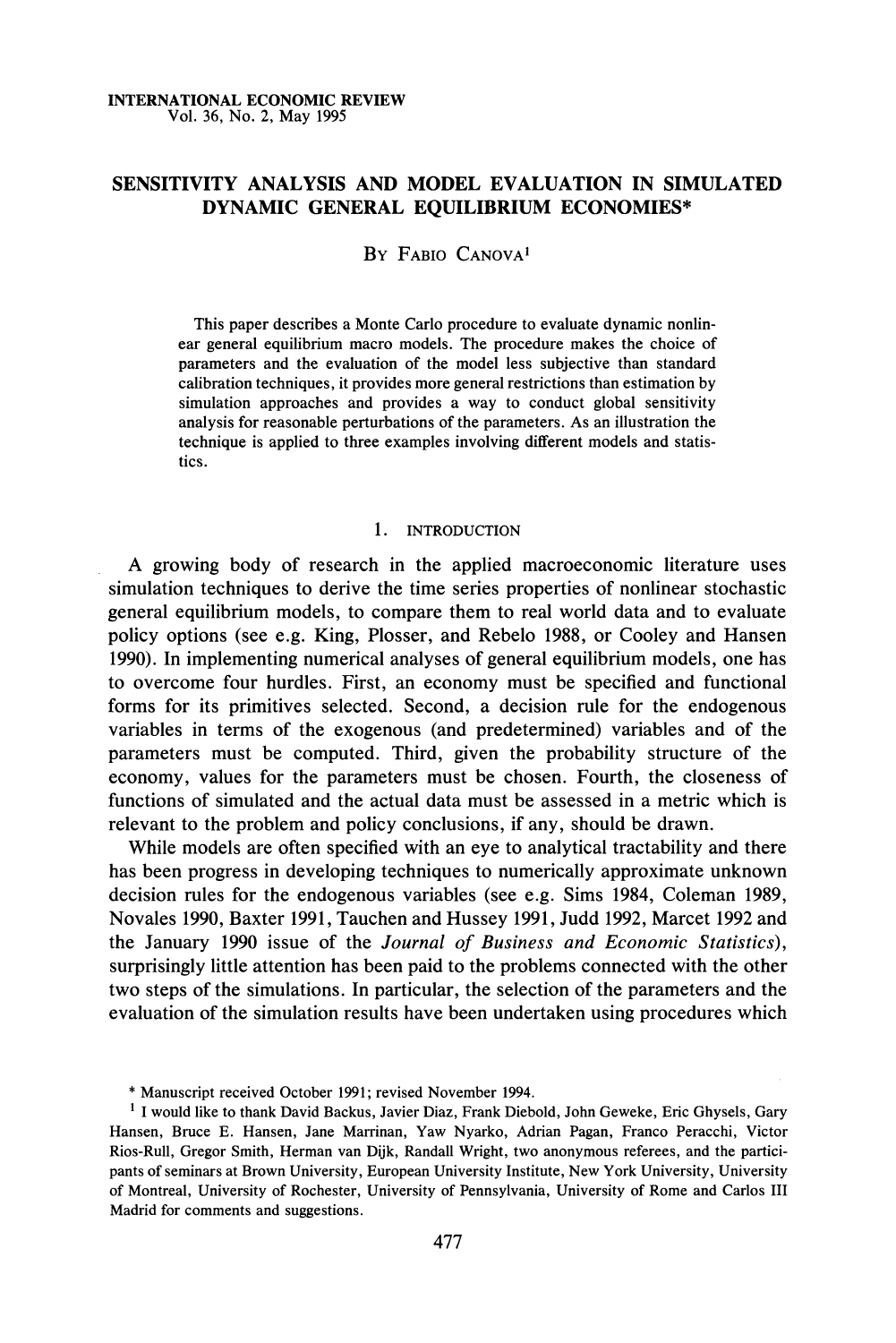**lack statistical foundations (exceptions include Smith 1993, Burnside, Eichenbaum, and Rebelo 1993).** 

**Starting with Kydland and Prescott (1982) it has been common to use a "calibration" methodology which typically consists of three steps: (i) select the parameters of the model using an array of criteria which range from matching long run averages, consistency with estimates obtained in the micro literature and a priori settings, (ii) represent the properties of actual data with simple statistics (the so-called "stylized facts") which are relatively insensitive to approximation and measurement errors, (iii) evaluate the quantitative properties of the model informally using a metric which is specific to the researcher and the question being asked (see Gregory and Smith 1993 and Kim and Pagan 1993 for detailed surveys of the methodology). Calibration procedures have beenjustified in different ways. Shoven and Whalley (1984) argue that calibration is a tractable procedure to convert general equilibrium structures from abstract representations into realistic models of actual economies. Jorgenson (1984) indicates that it is the only feasible alternative when it is impossible to simultaneously estimate the parameters without requiring an unrealistically large number of observations or overly severe identifying restrictions. Kydland and Prescott (1982) suggest that it is a reasonable way to assess the quality of a model when measurement errors are present and when its abstract nature is likely to result in a sure rejection when formally tested. Finally, Kydland and Prescott (1991) suggest that calibration is the natural heir of the original quantitative approach advocated by Frisch (1933).** 

**Although popular among theorists, calibration procedures have always made econometricians uneasy. With the advent of modern computer technology, tractability and size limitations are no longer a stumbling block to the use of estimation methods. But apart from the issue of estimation (thoroughly discussed in Gregory and Smith 1989), there are other compelling reasons for considering the conclusions obtained with calibration procedures debatable.** 

**The parameters used in simulations are typically chosen either to reproduce the long run properties of a particular data set or from existing econometric evidence. The former procedure is problematic since information used in different studies may be inconsistent (e.g. a parameter chosen to match average labor payments from firms in national account data may not equal the value chosen to match the average labor income received by households). The latter is dubious because existing evidence is contradictory and because the range of estimates for certain parameters (e.g. risk aversion) is so large that selection biases may be important. In addition, the micro studies that are cited to support particular parameter choices, may have obtained estimates using model specifications which are inconsistent with those imposed in the model under consideration (such as completeness versus incompleteness of markets or general versus partial equilibrium).** 

**Because no uncertainty is typically allowed in the selection of the parameters and the number of replications typically performed is small, the results of the simulations can not be corroborated with formal statements on the range of possible outcomes of the model. Therefore, one must resort to informal techniques to judge the closeness of simulated and actual data and to evaluate policy alternatives. Moreover, although certain parameters are crucial in determining the conclusions**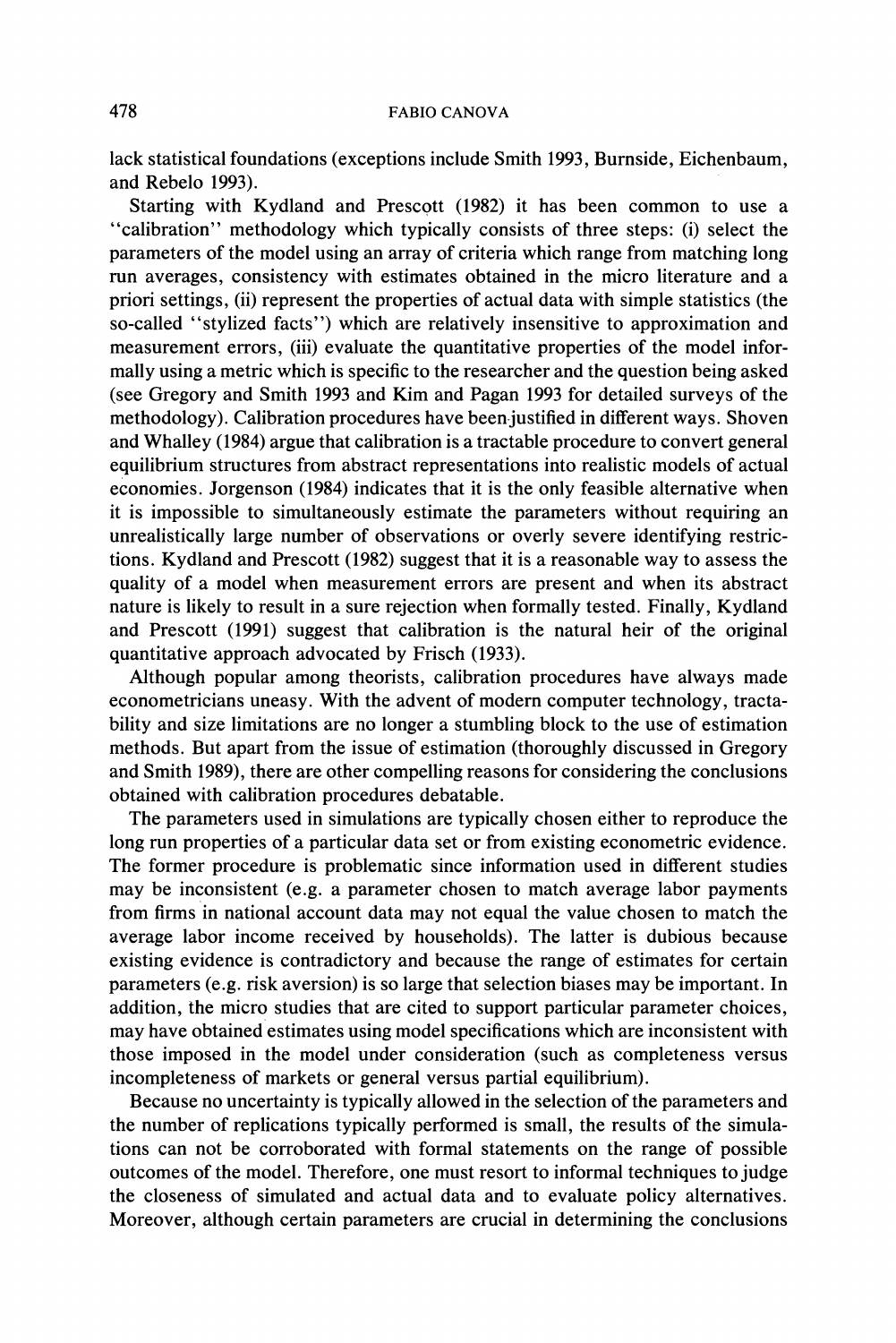**of the study, results are often reported without any sensitivity analysis on how summary statistics change with reasonable perturbations of the parameters of interest. While these problems are well known in the static computable general equilibrium (CGE) literature (see e.g. Pagan and Shannon 1985) and partially recognized by Kydland and Prescott (1982), they were neglected by most of the subsequent literature.** 

**The purpose of this paper is methodological. I propose a simulation methodology which formalizes the evaluation of properties of the model and allows for meaningful sensitivity analysis on the outcomes of the simulations. The methodology shares features with those recently proposed by Gregory and Smith (1991) and Kwan (1991b), can be justified using simple Bayesian tools (see Box 1980 and El-Gamal 1993) and has similarities with stochastic simulation techniques employed in dynamic nonlinear large scale macro models (see e.g. Fair 1991). Sims (1989), Smith (1992), Watson (1993) and Canova, Finn, and Pagan (1993) have suggested alternative procedures to formally measure the fit of calibrated models.** 

The idea of the procedure is simple. The model is recognized to be a *false* data **generating process for the observed time series and the task is to know in which dimensions it is most at odds with actual data. The metric I use to evaluate the fit is probabilistic. I simulate the model repeatedly using a Monte Carlo procedure which randomizes over both the exogenous stochastic processes and the parameters. Parameters are drawn from a density consistent with the frequency distribution of estimates existing in the literature. I then construct the frequency distribution for the realizations of the statistics of interest and examine either in what percentile of the distribution of the simulated statistics the actual value lies or the percentage of simulated values which lie in a ball around the actual realization or**  both. Extreme values for the first percentile (say, below  $\alpha$  percent or above  $(1 - \alpha)$ ) **percent) or a low value for the second percentile indicates that the model is particularly poor in the dimensions examined.** 

**The approach I propose has several appealing features. First, it accounts for the uncertainty faced by a simulator in choosing the parameters of the model with a "realistic" Bayesian prior. This prior can be formally obtained using information theoretical measures and the outcomes of point estimation experiments (see El-Gamal 1993). Second, it has a built-in feature which allows for global sensitivity analysis on the support of the parameter space and generalizes techniques on randomized design for strata existing in the static CGE literature (see e.g. Harrison and Vinod 1989). Third, it provides a general evaluation criteria which attaches probabilities to events we are interested in characterizing (as in Box 1980). Finally, it provides a simple and convenient metric to judge the closeness of the simulated and the actual data.** 

**The paper is divided in 6 sections. The next section reviews model building procedures and the criteria employed to examine the empirical relevance of dynamic economic models. Section 3 introduces the technique and describes the details involved in the implementation of the procedure. Section 4 spells out the relationship between the approach and existing techniques. Section 5 presents some examples. Section 6 concludes.**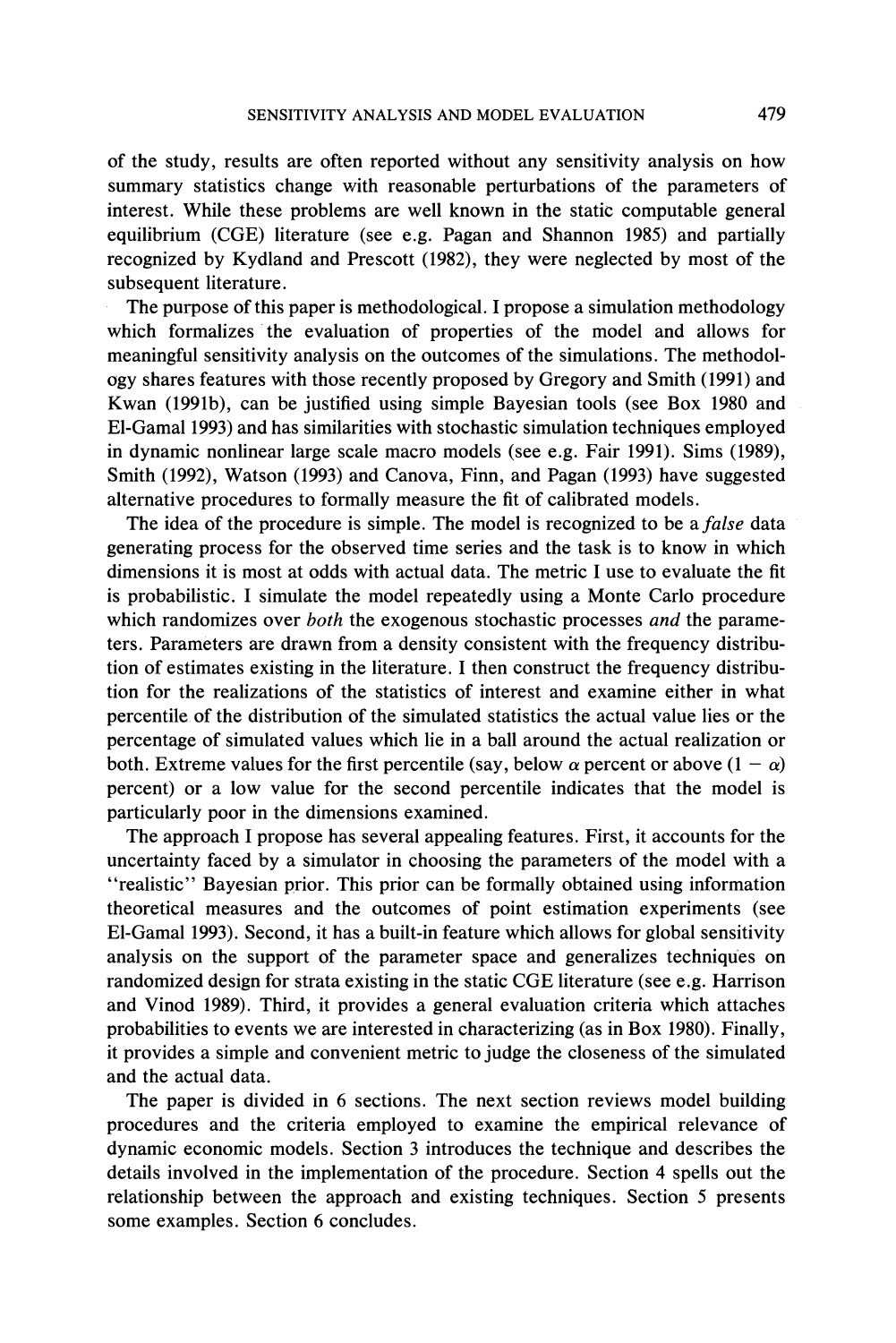#### **2. ON EVALUATING THE EMPIRICAL RELEVANCE OF ECONOMIC MODELS**

**The formulation, estimation and evaluation of dynamic general equilibrium macro models is a relatively recent undertaking. Hansen and Sargent (1979) pose the foundations for a maximum likelihood estimation of the "deep" (preference, technological) parameters of these models and for testing their validity. Hansen and Sargent face two basic problems. First, since closed form solutions for the endogenous variables in terms of exogenous variables and parameters do not always exist, they concentrate on parametric structures which deliver closed form solutions (linear-quadratic specifications for the primitives of the model and linear processes for the exogenous variables). Second, since many economic models do not provide a "realistic" statistical specification for the endogenous variables and will be discarded as empirically irrelevant in formal testing, Hansen and Sargent augment their models with additional random components (measurement errors, error in variables or unobserved components). Once a closed (final) form solution is obtained and there are enough sources of randomness in the economy to make the model "complete" in a probabilistic sense (see Haavelmo 1944), one proceeds to identify and estimate the parameters. The empirical relevance of the model is then judged by performing statistical goodness of fit tests or likelihood ratio tests for hypotheses concerning the parameters of interest.** 

**Given the intrinsic limitations existing in the choice of linear quadratic specifications, Hansen (1982) proposed to estimate and test hypotheses concerning "deep" parameters directly from the Euler equations using simple moment conditions. Hansen's GMM-IV approach does not require a closed (or a final) form solution for the endogenous variables, is robust to any failure of the econometrician to have the same information set as agents (see Pagan and Ullah 1988) but still requires a fully specified probability structure for the model. The validity of the model is examined using standard goodness of fit tests (the J-tests).** 

**Contemporaneously with the work of Hansen, Kydland, and Prescott (1982) suggested an alternative procedure to tackle the problem of the probabilistic underspecification of the model. Rather than augmenting an artificial economy with extraneous random components to obtain a richer statistical structure, they start from the observation that the model, as a data generating mechanism (DGP), is false. That is, it is known that, as the sample size grows, the data generated by the model will be at greater and greater variance with the observed time series. For Kydland and Prescott an economic model is neither an accurate nor a realistic description of the actual data but only an approximation to the stochastic process generating it. The task of an applied researcher is to indicate in what dimensions the approximation is poor and suggest ways to modify the artificial economy to obtain a better fit.** 

**There are several logical consequences of this point of view. First, because the model is a false DGP for the actual data, classical estimation of the parameters is meaningless. In addition, classical hypothesis testing is inappropriate because a false model can not be regarded as a null hypothesis to be statistically examined (it can be rejected even before the test is undertaken). Similarly, standard Bayesian analysis is inapplicable because the (simulated) likelihood need not be the correct**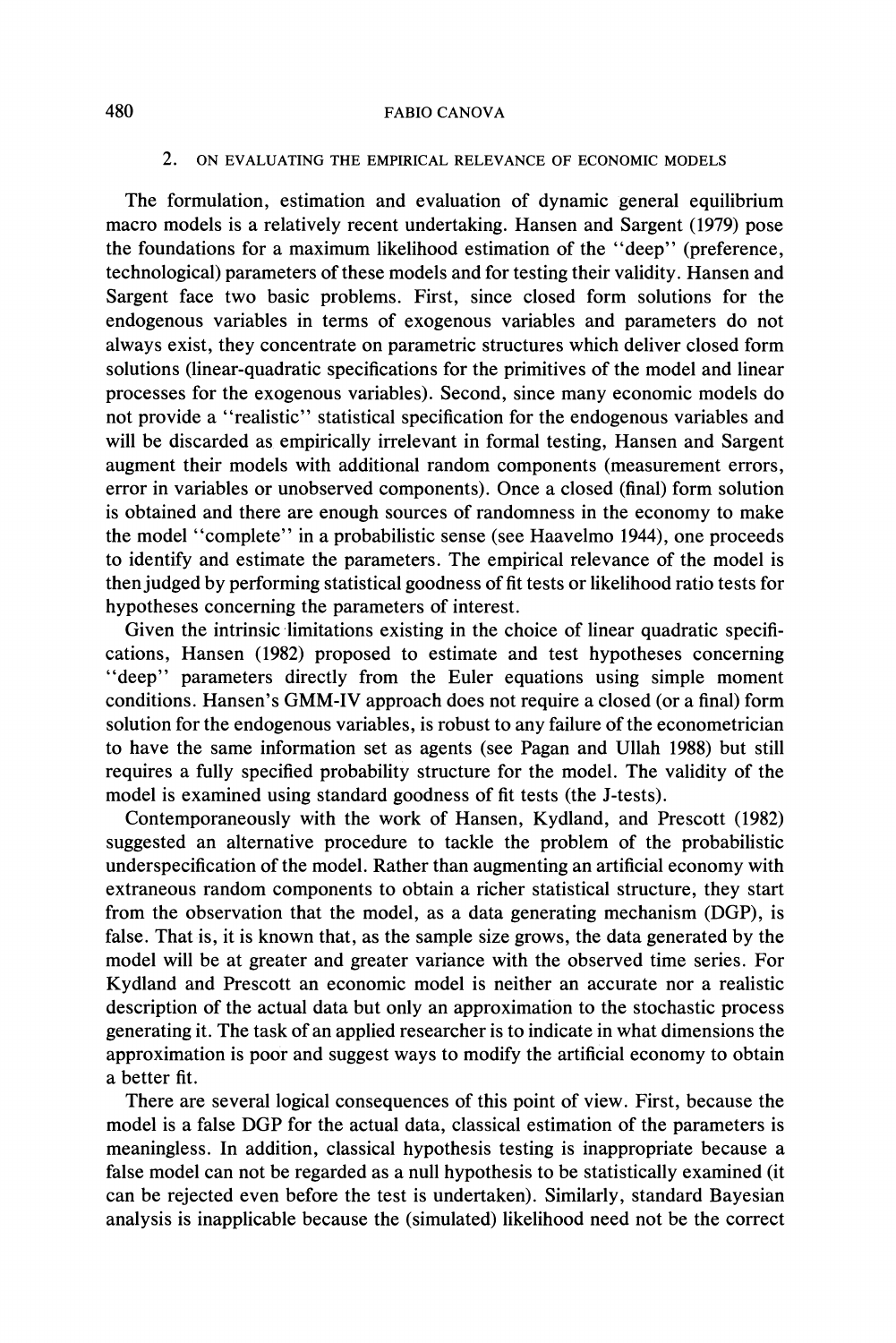**one, so that posterior statements for the parameters are worthless. In response to these deficiencies, researchers working in this area have adopted a two step approach which chooses the parameters so that the model replicates the data in some basic dimension of interest and evaluates the model on its ability to reproduce "stylized facts." For example, in an aggregate model of the business cycle, parameters are chosen so that the behavior of the endogenous variables in the steady state coincides with the long run behavior of the corresponding variables in the actual economy, and the model is evaluated on its ability to replicate variances and covariances of the cyclical component of macro variables. This first step of the approach is typically justified as a way to unify observations from different fields of economics but it should be noted that it is entirely analogous to the procedure employed in experimental sciences where the physical instrument used to measure some phenomenon is "calibrated" so as to reproduce some known result. For example, to measure the temperature of water a thermometer is calibrated so that in freezing water it gives a value of 32F and in boiling water it gives a value of 212F.** 

**However, because the economy is not fully specified in a probabilistic sense and no measure of dispersion is attached to "calibrated" parameters, the metric employed to determine the quality of the approximation is left unspecified, inferential procedures are subjective to the researcher and, in general, lack statistical foundations. Continuing with the analogy with experimental sciences, if a measurement of 65F is reported it is hard to say if it is different from any value observed in real life or in any other experimental situation.** 

**To overcome these problems Watson (1993) develops a classical procedure which makes evaluation less subjective in situations where the model is known to be a "false" description of the actual economy and the parameters are calibrated. The metric Watson uses is the relative contribution of the second order properties of the model to the second order properties of the actual data. A model fits the data well if the correlation between summary statistics of simulated and actual data in a**  particular range of frequencies is large (in a  $R^2$  sense).

**Sims (1989) and Smith (1992) have suggested a VAR metric to judge the fit of the model. Their approach applies to both situations where the parameters are calibrated or estimated. A VAR is a window which may only partially capture aspects of the data. A model is regarded as appropriate if the "distance" between the unrestricted VAR representations of simulated and actual data is small either in absolute terms or relative to the distance of other models to the actual data.** 

**Finally, Canova, Finn, and Pagan (1993) use the restrictions implied by a calibrated model on the long and short run dynamics of the actual data to provide several general goodness of fit tests and an encompassing procedure to discriminate among models which pass the first round of goodness of fit tests. The procedure has some analogy to the one of Hansen and Sargent (1979) since it employs the restricted VAR representation implied by the model to examine exclusion restrictions for the actual data, and has the advantage of providing the information necessary to modify a model in response to its failure to pass the tests.** 

**In developing an alternative framework of inference I follow Kydland and Prescott's philosophy very closely. I take the actual data to be the realization of an unknown underlying vector stochastic process. The task here is to reproduce**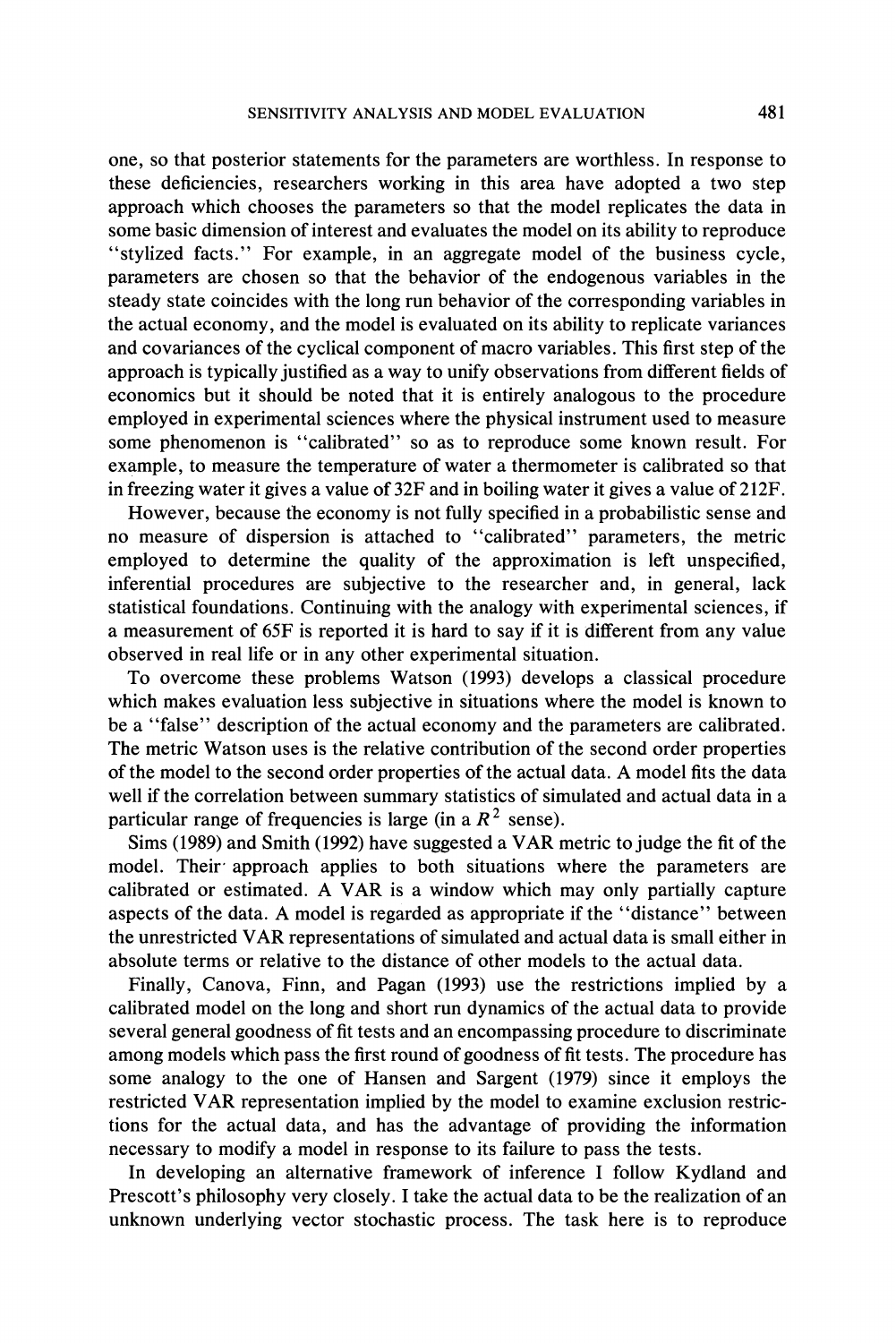**features of the data with an "artificial economy," which is known to be almost surely a false generating mechanism for the actual data. The features of the actual data we may be interested in include conditional and unconditional moments (or the entire densities), the autocovariance function of the data and various functions of these quantities (e.g. measures of persistence or of relative volatility) and specific events (e.g. a recession or an average upward sloping term structure of interest rates). I recognize that "calibrating" the model to the actual data involves sampling error and, more importantly, that some judgmental decisions need to be made which lead to a whole range of calibrated values indexed by data sets, measurement techniques, model specifications and evaluation procedures. The presence of this cross sectional variability is the crucial ingredient to construct numerical measures of discrepancy between simulated and actual data. The inferential procedure adopted here follows Friedman (1959) and judges the validity of a model on its ability to reproduce, in a probabilistic sense, a selected number of facts of the actual economy. If the model is regarded to be a good approximation to the actual data generating process, it can be fruitfully used to evaluate policy options.** 

#### **3. MODEL EVALUATION AND SENSITIVITY ANALYSIS**

**I** assume that a simulator is faced with an  $m \times 1$  vector of time series  $\bar{x}_t$ , which are the realizations of a vector stochastic process  $\bar{X}_t$  and that she is interested in reproducing features of  $\bar{x}_t$  using a dynamic general equilibrium model. The analysis of policy options will be discussed later on in this section.  $\bar{X}_t$  is assumed to be a **Markov process with absolutely continuous but unknown distribution and moments up to the nth. For the sake of presentation, I assume that the unconditional**  distribution of  $\bar{X}_t$  is independent of t but there is nothing in the framework that prevents shifts in the unconditional distribution of  $\bar{X}_t$  at known points.  $\bar{X}_t$  may **include variables like GNP, consumption, interest rates, exchange rates, etc. I also assume that dynamic economic theory gives us a model expressing the endogenous**  variables  $X_t$  as a function of exogenous and predetermined variables  $Z_t$  (the states of the problem) and of the parameters  $\beta$ .  $Z_t$  may include objects like the existing **capital stock, exogenous fiscal and monetary variables or shocks to technology and preferences.** I express the model's functional relation as  $X_t = f(Z_t, \beta)$  where f is, **in general, an unknown function. Under specific assumptions about the structure of the economy (e.g. log or quadratic preferences, Cobb-Douglas production function,**  full depreciation of the capital stock), f can be computed analytically either by value **function iteration (see e.g. Bertsekas 1976) or by solving the Euler equations of the model subject to the transversality condition (see e.g. Hansen and Sargent 1979).**  Under general specifications, however,  $f$  can not be derived analytically from the **primitives of the problem. A large body of current literature has concentrated on the problem of finding approximations which are either locally or globally close to f in a given metric.2** 

**<sup>2</sup>Kydland and Prescott (1982), King, Plosser, and Rebelo (1988) for example, locally approximate the**  function f by linear or log-linear expansions of f around the steady state of the model. Sims (1984) and **Novales (1990) employ a backward solution to recover the function f. Their idea is that although f is**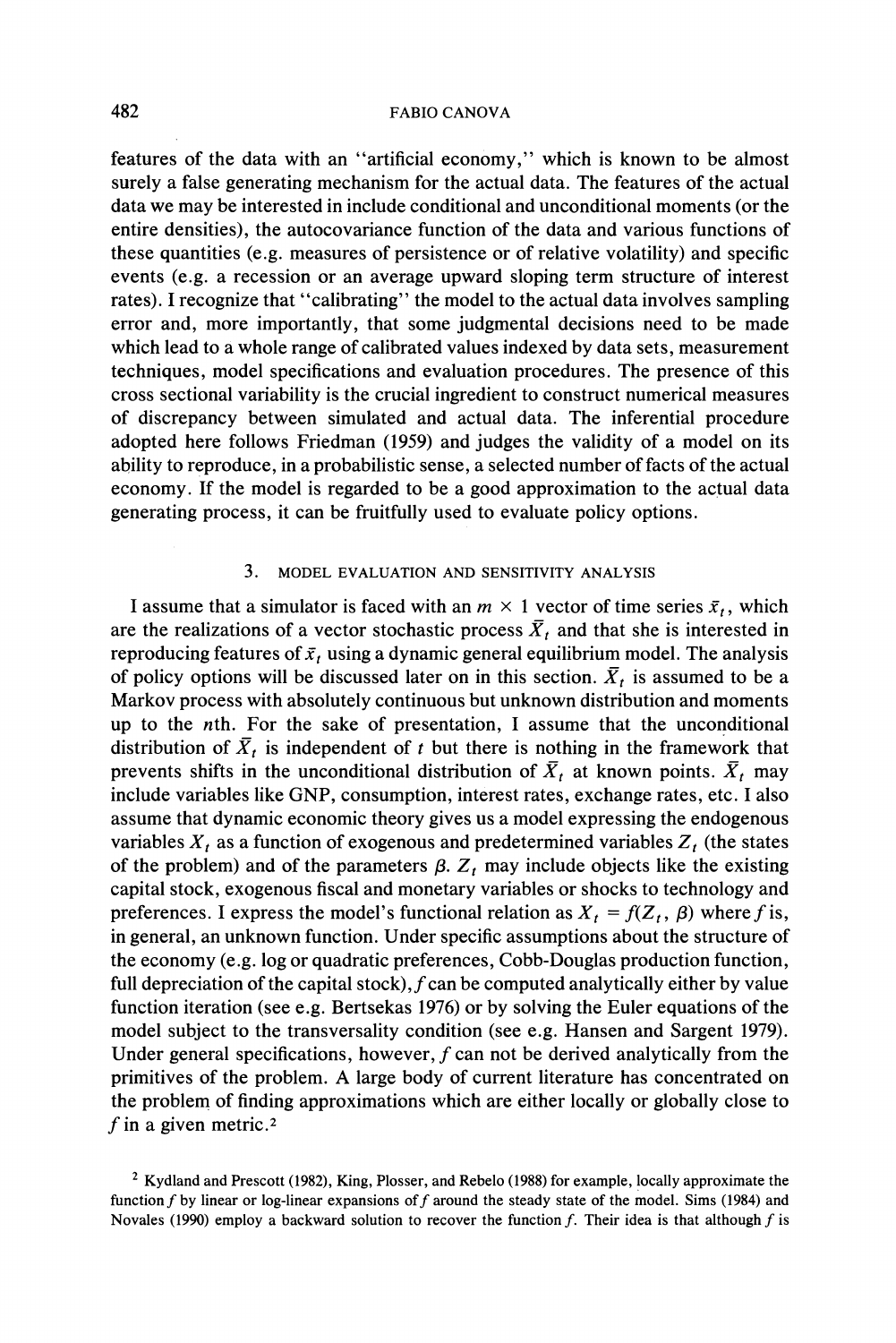Here I assume that either  $f$  is available analytically or that one of the existing numerical procedures has been employed so that a simulator has a functional  $\mathcal F$ which approximates f in some sense, i.e.  $\|\mathcal{F}(Z_t, \gamma) - f(Z_t, \beta)\| < \varepsilon$ , where  $\gamma$  are **functions of the parameters**  $\beta$  **and**  $\|\cdot\|$  **is a given norm. Given the model f, an** approximation procedure  $\mathcal{F}$ , a set of parameters  $\beta$  and a probability distribution for  $Z_t$ , one can infer the probability distribution of  $X_t$  from the model.

Let  $\mathscr{L}_t$   $\beta$ , *f*) be the density of the  $X_t$  vector, conditional on the parameters  $\beta$ and the model f.  $\mathcal{G}(X_t|\beta, f)$  represents the probability that a particular path for the **endogenous variables will be drawn given a parametric model structure for the artificial economy and a set of parameters and is a deterministic (nonlinear)**  transformation of  $\kappa(Z_t)$ , the probability density of the exogenous variables. In other words,  $X_t$  is random because  $Z_t$  is random. The vector  $\beta$  is, in general, unknown. Let  $\pi(\beta|\mathcal{I})$  be the density of the parameters of the model, conditional on the information set  $\mathcal{F}$ .  $\pi(\beta|\mathcal{F})$  represents the information available to a simulator on the parameters of the model. Let  $\mathcal{H}(X_t, \beta | f, \varnothing)$  be the joint density of simulated **data and of parameters and let**  $p(X_t|f, \vartheta, \vartheta) = \int_{\mathcal{A}} \mathcal{H}(X_t, \vartheta | f, \vartheta) d\beta$  **be the simulated predictive density of**  $X_t$  **where**  $A \subset \mathcal{B}$  **is the parameter space.** 

**A generic formulation for the problem we are interested in is to compute**  functions of simulated data under  $p(X_t|f, \mathcal{I}, \mathcal{A})$ , i.e. evaluating objects of the **form:** 

(1) 
$$
E(\mu(X_t)|f, \mathcal{F}, \mathcal{A}, \mathcal{C}) = \int_{\mathcal{C}} \mu(X_t) p(X_t|f, \mathcal{F}, \mathcal{A}) dX_t
$$

$$
= \int_{\mathcal{A}} \int_{\mathcal{C}} \mu(X_t) \mathcal{H}(X_t, \beta|f, \mathcal{F}) d\beta dX_t
$$

where  $\mu(X_t)$  is the vector of functions of simulated data and  $\mathscr$  is the support of the exogenous variables. Let  $h(\bar{x}_t)$  be the corresponding vector of functions of the **actual data.** 

**The problem of examining the fit of the model can be summarized with the**  following question: how likely is the model to generate  $h(\bar{x}_t)$ ? To answer note that (1) allows us to compute probabilities of the form  $P(\mu(X_t) \in D)$ , where D is a bounded set. To do this choose, for example, the *mth* component of  $\mu$  to be  $\mu_m(X_t) = \chi(X_t: \mu(X_t) \in D)$  where  $\chi$  is the indicator function, i.e.  $\chi(\mu(X_t); D) =$ 1 if  $\mu(X_t) \in D$  and zero otherwise. From (1) one can also compute a value  $\overline{h}$ satisfying  $P[\mu(X_t) \leq \overline{h}] = \alpha$  for any given  $\alpha$ , by appropriately selecting the **indicator function.** 

impossible to compute,  $f^{-1}$  may be easier to find. In their approach, a process for the endogenous **variables is selected and one seeks processes for the exogenous variables which may have generated them under f. Marcet's (1992) method of parametrizing expectations and Judd's (1992) minimum weighted**  method can be seen as choosing a set of known functions which globally approximate f in a given norm. **Baxter's (1991) and Coleman's (1989) methods are grid procedures which obtain the function f by piecewise linear interpolation. Finally, Tauchen and Hussey's (1991) quadrature method is a grid approximation procedure which is appropriate for integral equations which are of Fredholm's second type.**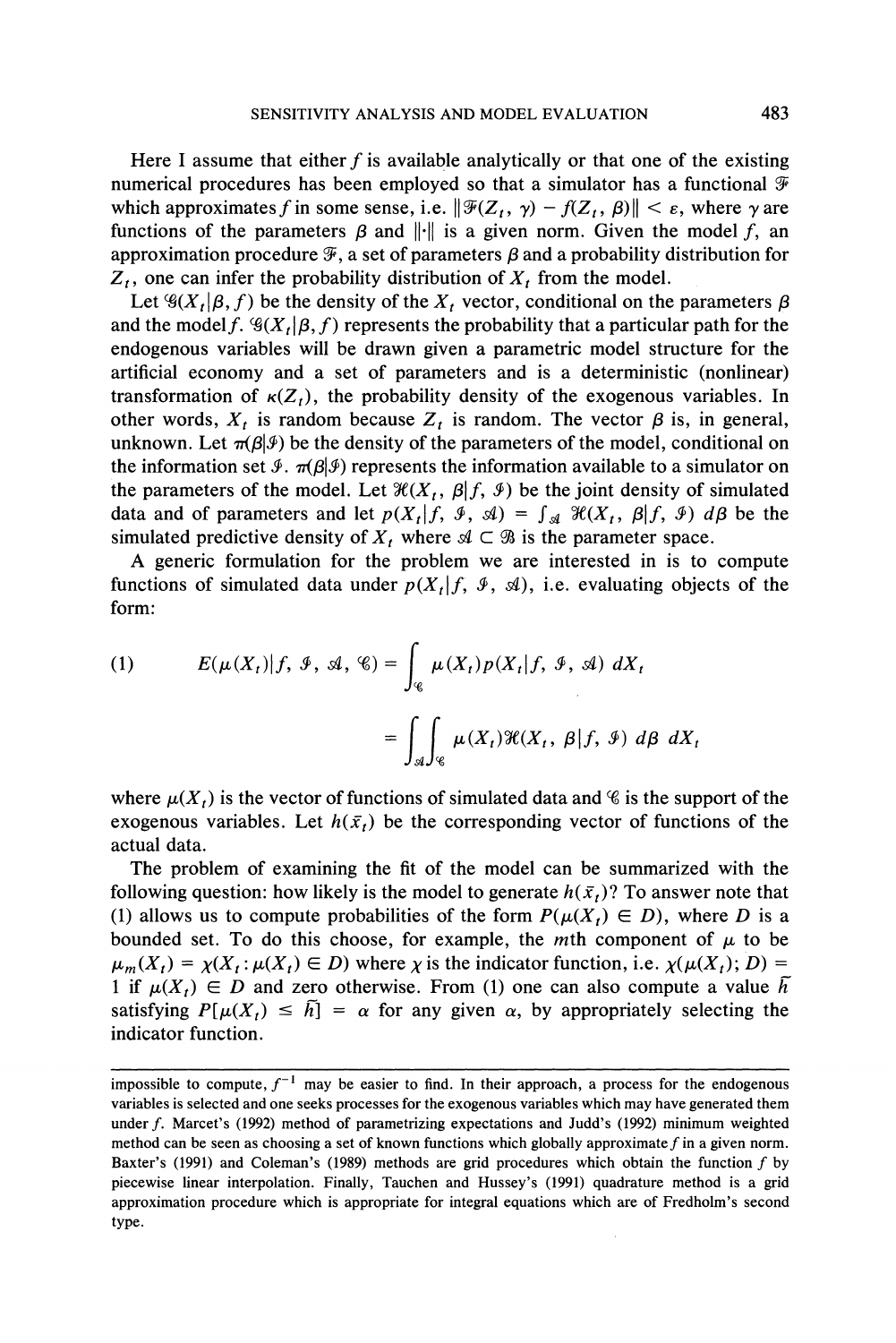**Model evaluation then consists of several types of statements which are complementary and differ only in the criteria used to measure distance. For**  example, one can compute the probability that the model can generate a  $\mu_m(X_t)$ less than or equal to  $h_m(\bar{x}_t)$ . In other words, we can examine the likelihood of an **event (the observed realization of the summary statistics in the actual data) from the point of view of the model. Extreme values for this probability would indicate a poor "fit" in the dimensions examined. Alternatively, if one can measure the**  sampling variability of  $h_m(\bar{x}_t)$ , one can chose an  $\alpha$  and compute the implied  $\bar{h}$ . Then, by choosing the set D to include the actual realization of  $h_m(\bar{x}_t)$  plus one or two standard deviations around the point estimate, one can either see if  $\tilde{h}$  lies inside D or calculate the probability that the model generates functions  $\mu_m(X_t)$  in the chosen set. If evaluation needs to be done in several dimensions of the  $\mu(X_t)$  vector simultaneously, one can partition the simulated distribution of  $\mu(X_t)$  into hypercubes and check the likelihood of the event  $h(\bar{x}_t)$  from the point of view of the **model. For example, if the task is to study the equity premium-risk free rate (EP-R) puzzle (see Merha and Prescott 1985), one could partition the space of simulated EP-R pairs into 4 quadrants with the origin on the actual mean values of the EP-R pair and check the proportion of simulated pairs which falls in each quadrant.** 

**3.1. Implementation. There are four technical issues regarding the implementation of the procedure that deserve some discussion. The first concerns the**  computation of integrals like those appearing in (1). If the  $(\beta, Z_t)$  vector is of high **dimension simple discrete grid approximations, spherical or quadrature rules quickly become unfeasible since the number of function evaluations increases**  exponentially with the dimension of  $\beta$  and  $Z_t$ . In addition, unless the contours of  $\mathcal{H}(X_t, \beta | \mathcal{F}, f)$  are of ellipsoidal forms, grid evaluations may miss most of the action **of this density. There are several feasible alternatives available: one is the Monte Carlo procedure described in, e.g., Geweke (1989), another is the data augmentation procedure of Tanner and Wong (1987) or the "Gibbs sampler" discussed, e.g., in Gelfand and Smith (1990). Finally, one could use one of the quasi-random procedures presented in Niederreiter (1988).** 

**In the examples of Section 5, I adopt a Monte Carlo approach. After drawing**  with replacement iid  $\beta$  vectors from  $\pi(\beta|\beta)$  and  $Z_t$  paths from  $\kappa(Z_t)$ , I substitute **sums over realizations for the integrals in (1) and appeal to the law of large numbers for functions of iid variables to show that** 

(2) 
$$
\frac{1}{N} \sum_{i=1}^{N} \mu_i(X_t) \stackrel{\text{a.s.}}{\rightarrow} E(\mu(X_t))
$$

where N is the number of replications. Note that, although  $\mathcal X$  is unknown, sampling from  $\mathcal{H}$  (or  $p$ ) can be conveniently accomplished by simulating the model repeatedly for random  $(\beta, Z_t)$ .

Second, since in most cases the function f is unknown,  $\mathcal{G}$  itself becomes unknown **and the direct computation of integrals like (1) is not feasible. If the approximation i; to f is accurate, one could simply neglect the approximation error and proceed**  using  $\mathcal{J}(X_t | \beta, \mathcal{F})$  in place of  $\mathcal{G}(X_t | \beta, f)$ . However, since only very little is known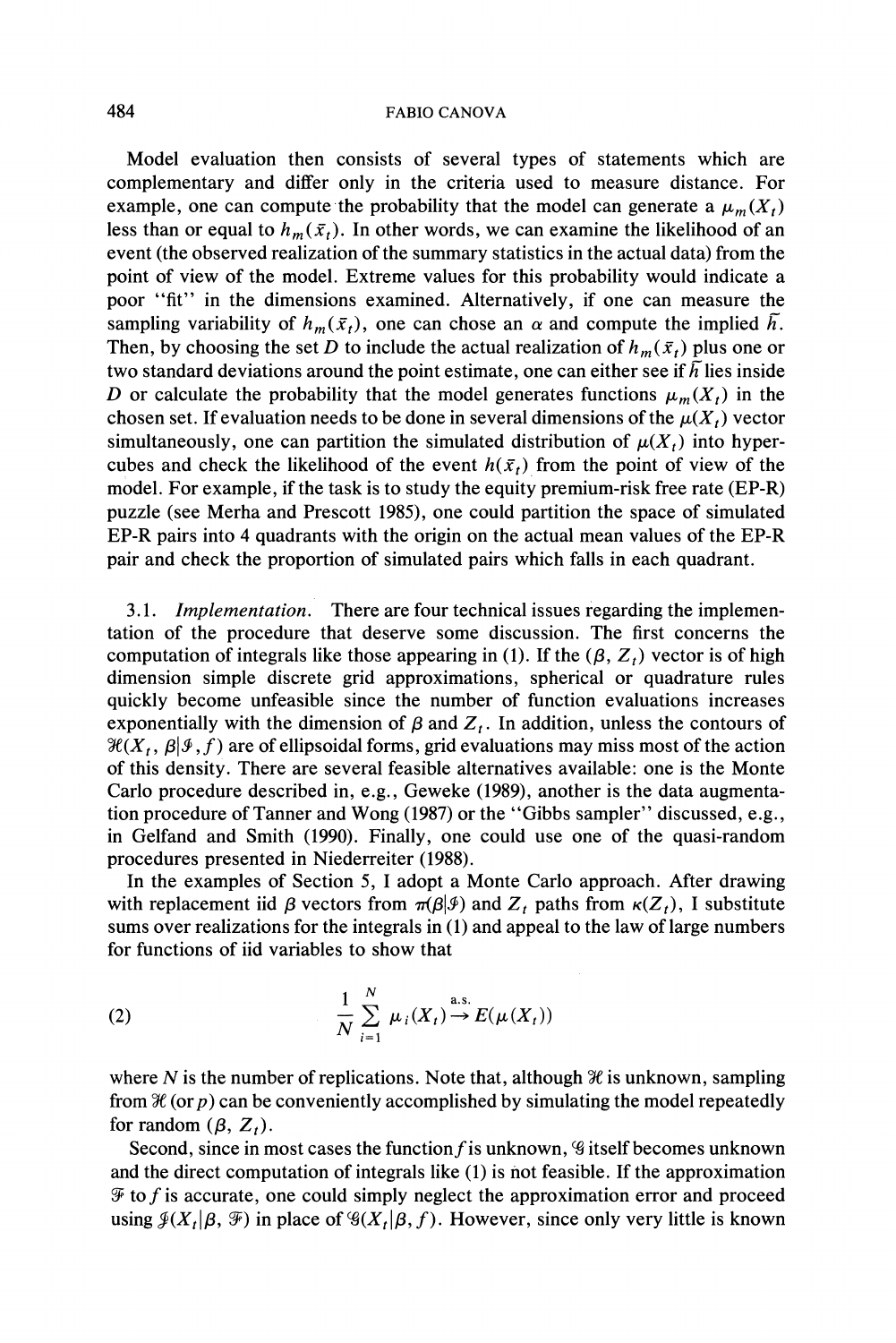**about the properties of any of the approximation procedures and some have only local validity (see e.g. Christiano 1990 and Dotsey and Mao 1991), one may want to condition explicitly on the existence of an approximation error in conducting inference (as e.g. in Geweke 1989). In this case one would replace (1) with** 

(3) 
$$
E(\mu(X_t)|f, \mathcal{I}, \mathcal{A}, \mathcal{C}) = \iint_{\mathcal{A}} \mu(X_t) \mathcal{J}(X_t, \beta | \mathcal{I}, \mathcal{F}) \omega(\beta, f, \mathcal{F}) d\beta dX_t
$$

where  $\omega$  are weights which depend on the "true" density  $\mathscr{L}(X_t, \beta | \mathscr{F}, f)$  and on the approximation density  $\oint (X_t, \beta | \mathcal{F}, \mathcal{F})$ . Thus, the approximation problem can be **posed in terms of choosing a procedure which makes the weights in (3) as close as**  possible to 1. In the example of Section 5 where the function  $f$  is unknown I simply **neglect the approximation error.** 

Third, one must specify a density  $\pi(\beta|I)$  for the parameters. One could choose this density to reflect the asymptotic distribution of a GMM estimator of  $\beta$  (as in **Burnside, Eichenbaum, and Rebelo 1993), of a simulated method of moments (SMM)** estimator of  $\beta$  (as in Canova and Marrinan 1993), or of a maximum likelihood (ML) estimator of  $\beta$  (as in Phillips 1991). Two disadvantages of this approach need to be noted: first, because the density of  $\beta$  is selected on the basis **of one data set, it does not reflect all the information available to a simulator which**  includes estimates of  $\beta$  indexed by data sets, estimation procedures or model **specifications. Second, and as a consequence of the above, the dispersion associated with the density may have little relationship with the true uncertainty faced by a simulator in choosing the parameters of a model.** 

The idea of the paper is to choose  $\pi(\beta|\mathcal{I})$  so as to reflect all available **cross-sectional information. El Gamal (1993) has shown how to do this formally, using information theoretical measures. The resulting**  $\pi(\beta|\vartheta)$  **is the least informative (Bayesian) density consistent with available cross sectional information. Roughly**  speaking, the procedure amounts to counting estimates of  $\beta$  previously obtained in the literature and constructing  $\pi(\beta|\mathcal{I})$  by smoothing the resulting histogram. For **example, if one of the elements of the**  $\beta$  **vector is the risk aversion parameter, and one counts estimates over the last 15 years obtained from fully specified GE models and smooths the resulting histogram, one would obtain a truncated (below zero) bell-shaped density, centered around two with a small mass above four. If for some parameters previous econometric evidence is scant or there is no theoretical reason to expect that one value is more likely to occur than others, one could assume uniform densities on the chosen support.** 

Estimates of  $\beta$  available in the literature are not necessarily independent (the **same data set is used in some cases), some are less reliable than others and many may be noncompatible as different definition of variables and model specification are used. Nonindependent estimates are legitimate candidates to enter into the information set as long as they reflect sampling variability or different estimation techniques. The influence of less reliable estimates or of estimates obtained with models which very are different from the theoretical framework used can be discounted by giving them a smaller weight in constructing histograms. In the**  examples of Section 5 I will choose a reasonable range for  $\beta$  based on theoretical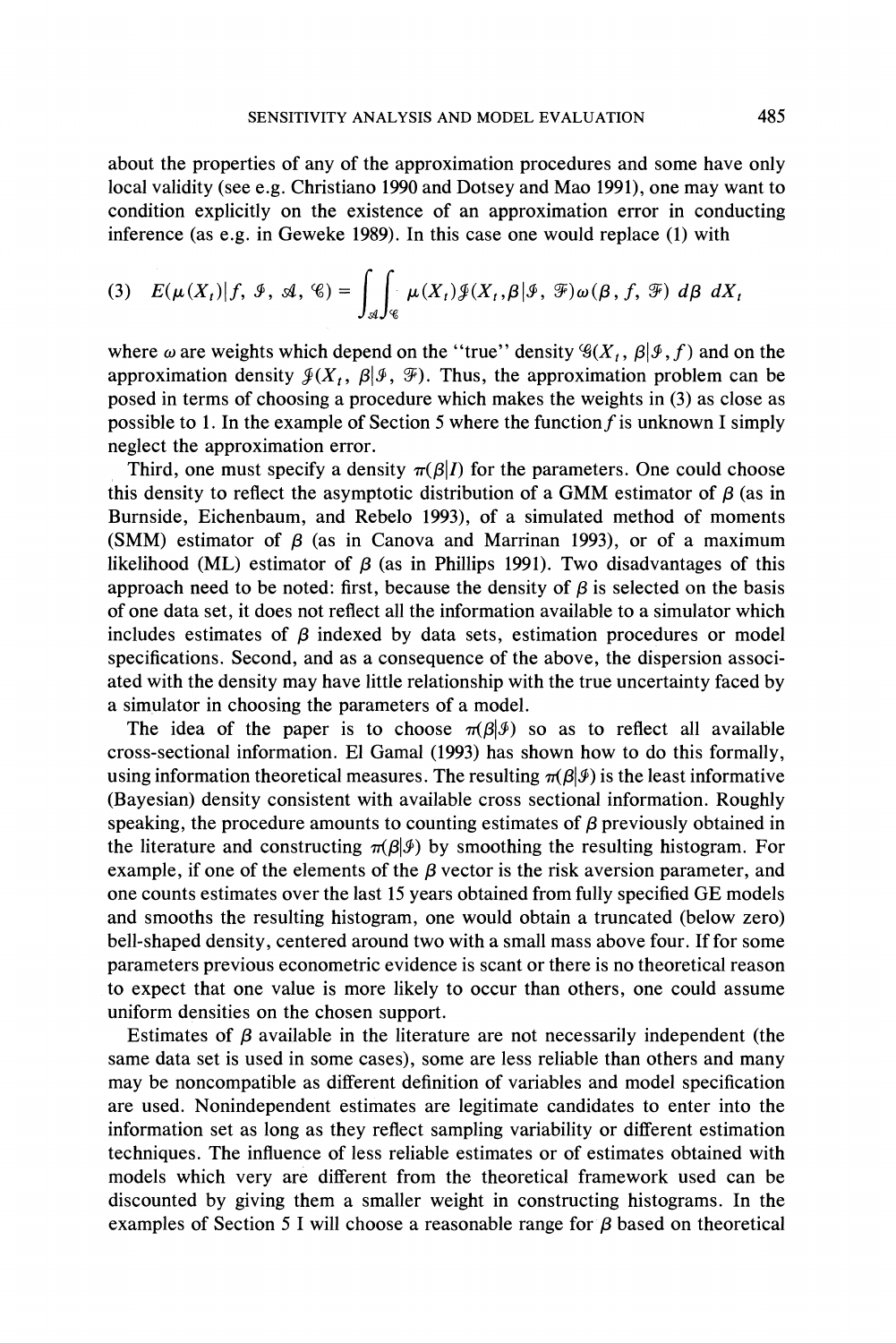**considerations and current simulation practices and impose informative densities only in those dimensions where econometric evidence is rich.** 

**Finally, in many applications the joint density of the parameter vector can be factored into the product of lower dimensional densities. If no relationship across**  estimates of the parameters exists,  $\pi(\beta|\vartheta)$  is simply the product of univariate **densities. If estimates of certain parameters are related (e.g. in the case of parameters describing the share of various intermediate goods in a production function), one can choose bivariate or trivariate densities for these dimensions and maintain univariate specifications for the densities of the other parameters.** 

**3.2. Sensitivity Analysis. If one adopts a Monte Carlo approach to compute (1), an automatic global and efficient sensitivity analysis is performed on the entire support of the parameter space as a by-product of the simulations. Sensitivity analysis, however, can take other more specific forms. For example, one may be**  interested in examining how likely  $\mu(X_t)$  is to be close to  $h(\bar{x}_t)$  when  $\beta = \hat{\beta}$  is a "cocktail party" estimate of  $\beta$ . In this case one could choose a path for  $Z_t$  and analyze the conditional distribution of  $X_t$  for the selected value(s) of  $\beta$ . Alternatively, one might wish to assess what is the maximal variation in  $\mu(X_t)$  which is consistent, say, with  $\beta$  being in a two standard error band of a particular value. To answer this question one chooses a path for  $Z_t$  and constructs paths for  $x_t$  for draws of  $\beta$  in a particular range.

**3.3. Analysis of Policy Options. Once a model has been validated, one can proceed to analyze policy options. The issue of policy analyses is subtle to deal with for two reasons. First, one has to decide how to model an intervention. Second, since many approximations to the decision rule are appropriate only locally, policy changes must be designed so that they belong to the region where approximations are valid.** 

The easiest case to analyze is when the component of  $Z_t$  we are interested in changing is deterministic (e.g. tax or tariff rates). In that case  $\mathcal{X}(X_t, \beta | f, \varnothing) \propto$  $\pi(\beta|\vartheta)$  and only the randomness in the parameters affects the outcome of the **experiment.** 

If the component of  $Z_t$  we are interested in is stochastic, but policy options do **not involve changes in the distribution of the Z's, one can undertake an analysis of**  different policy options by simply comparing a band for  $\mu(X_t)$  obtained by randomizing the  $\beta$  vector under the two policies. Finally, if a policy experiment involves changes in the entire distribution for  $Z_t$  one may want to compare  $\mathcal{H}(X_t)$ ,  $\beta | f_1, \varnothing$  with  $\mathcal{H}(X_t, \beta | f_2, \varnothing)$  where  $f_1$  and  $f_2$  now represent two different specifications for  $Z_t$ . Differences in the outcomes can be examined using nonpa**rametric methods as discussed in Pagan and Ullah (1991). In the example of Section 5 dealing with the evaluation of policy options, I will only consider deterministic policy changes.** 

#### **4. A COMPARISON WITH EXISTING PROCEDURES**

**The approach we have described in the previous section lends itself to a simple Bayesian interpretation and shares features with several existing Bayesian techniques.**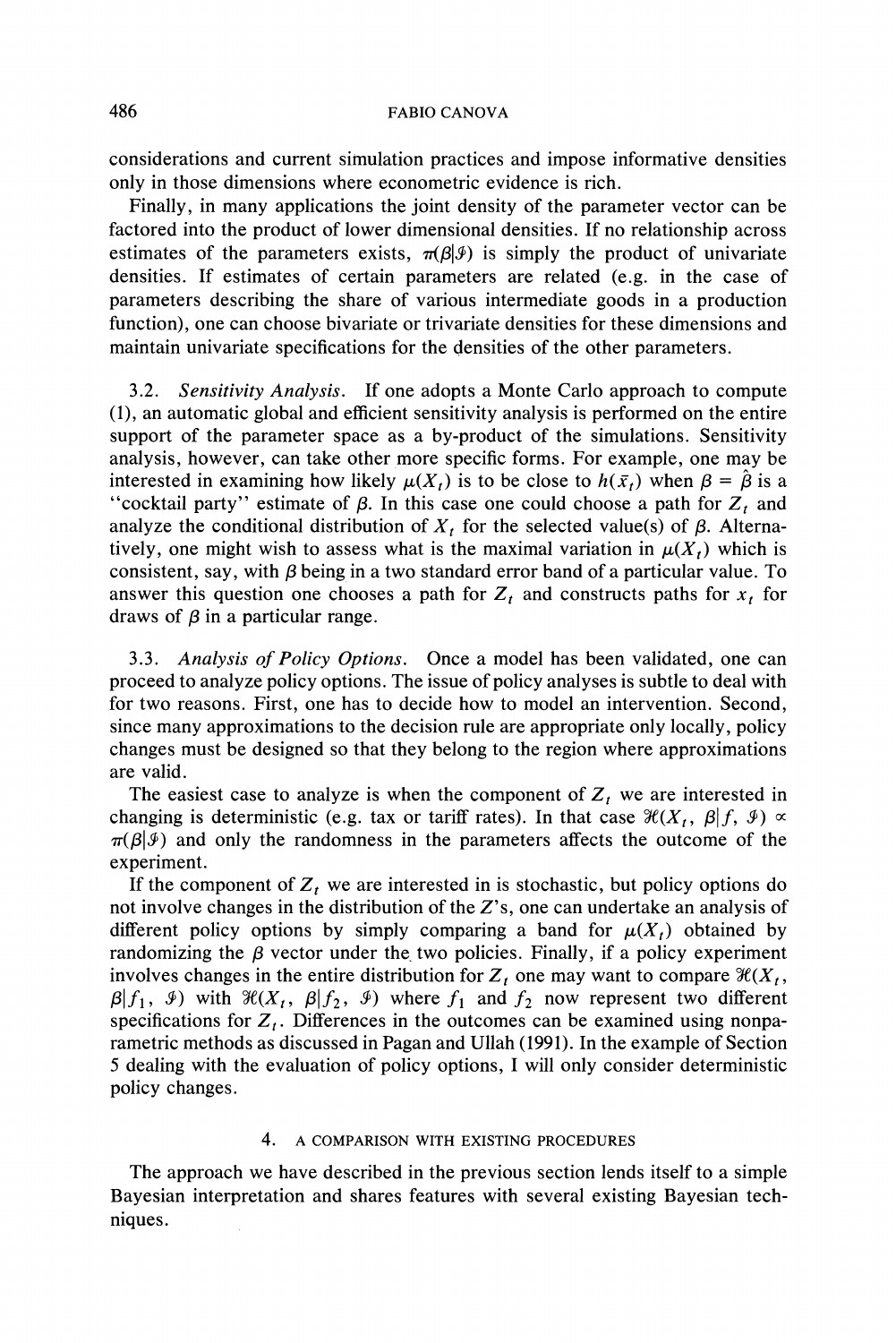**We have already mentioned that our "prior" on the parameters can be justified formally as the least informative density which is consistent with the information contained in a variety of estimation experiments. The procedure we employ to construct this density is also tightly linked to the selection procedure used in the so-called "consensus literature" (see Genest and Zidek 1986), where the problem is to combine different subjective Bayesian priors into an overall (more objective) one, and to the one employed in "meta-analysis" (see Wolf 1986), where the outcomes of a number of hypothesis testing experiments are combined to reach a decision (accept or reject) based on the collection of experimental p-values.** 

Because  $G(x_t|\beta, f)$  is not necessarily the correct "likelihood" of the data, our **procedure shares features also with the limited information approach of Kwan (1991a), where an unknown density G is approximated with G on the basis of one or more statistics. As Kwan shows, the approximation is appropriate if and only if the statistic on which the approximated likelihood function is built is consistent and uniformly asymptotically normal. He uses these properties to construct a diagnostic check for the quality of the approximation. Because in our setup the statistic**   $\mu(X_t)$  need not be consistent, Kwan's diagnostic check is inapplicable.

**Our inferential approach has direct connections with the one pioneered by Box (1980). Box used predictive densities and functions of the data to provide a diagnostic check for model adequacy, which may be used to either discredit or support posterior statements about the parameters. There are two major difference between that approach and ours: first, the predictive density need not be the correct predictive density for the actual data and second, it need not have a closed form expression. The lack of closed form expression for the predictive density prevents us from computing the probability of paths analytically, like Box does.** 

**Our model evaluation procedure is also related to the ones proposed by Gregory and Smith (1991) and Kwan (1991b). However, a few differences need to be emphasized. Gregory and Smith take the model as a testable null hypothesis and compute the probability of type I error by simulation. Although the Monte Carlo methodology underlying their procedure is identical to ours, the interpretation of the results is different for three reasons. First, Gregory and Smith assume that the mod is the true DGP for the actual data while this is not the case here. Second, they do not account for parameter uncertainty in evaluating the outcomes of the model. Finally, because they take a calibrated version of the model as the "truth," they conduct sensitivity analysis inefficiently, by replicating the experiments for different calibrated values. Kwan, on the other hand, allows for parameter uncertainty in his simulation scheme. However, he chooses a subjective "prior" density for the parameters. In addition, he evaluates the outcomes in relative terms, by comparing two alternative model specifications using a posterior-odds ratio. A model is preferred to another if it maximizes the probability that the simulated statistics are in a given set (typically chosen to be of two standard deviations width around the point estimate of the actual statistics).** 

**Finally, the procedure for sensitivity analysis proposed here extends the approach that Harrison and Vinod (1989) used in deterministic CGE models and is complementary to the local analysis of Canova, Finn, and Pagan (1993). To determine how robust simulation results are to "small" perturbations of the**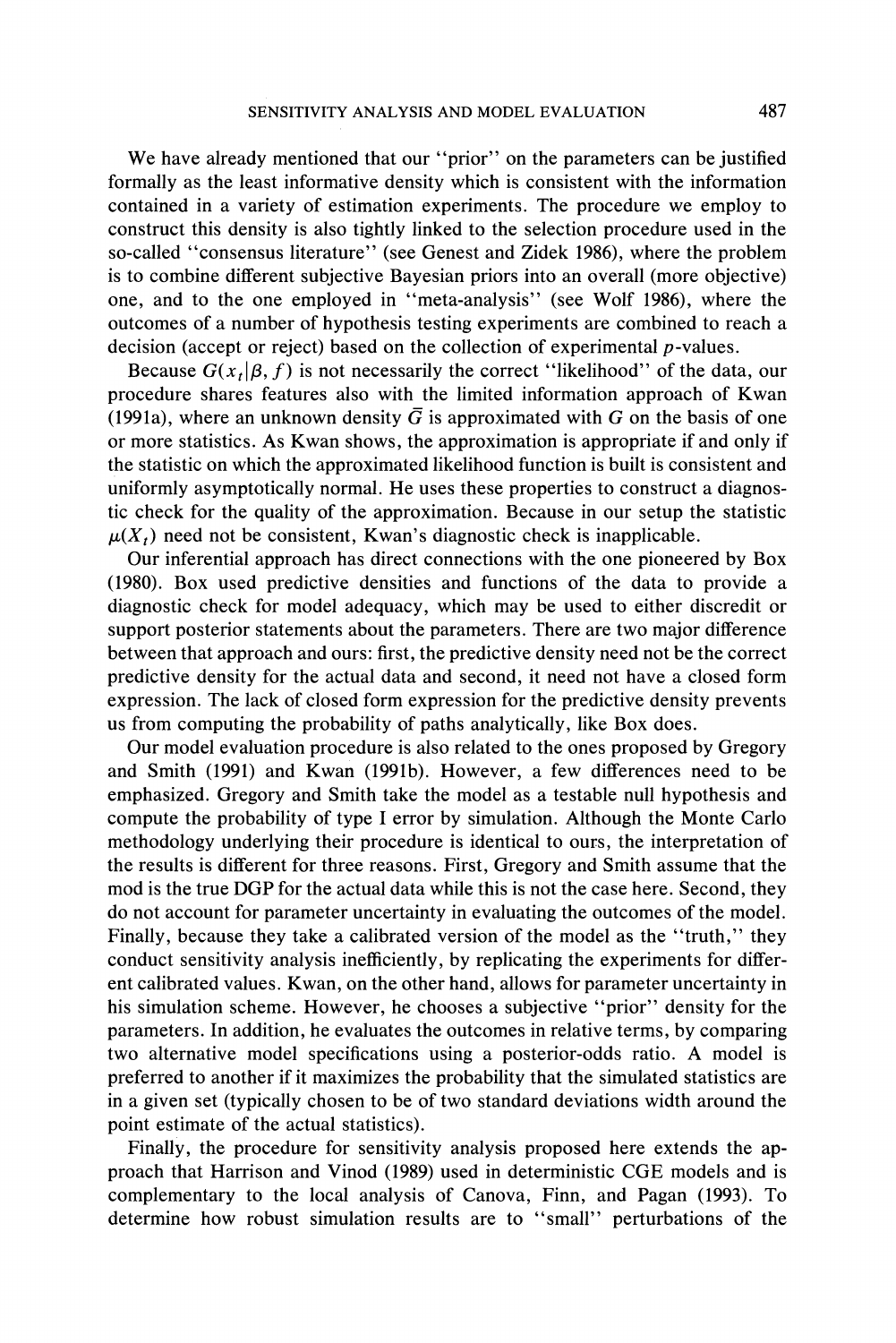**parameters around the calibrated values, they examine the magnitude of the local derivative of the statistic in the direction of interest. Because the two procedures measure the sensitivity of the results to perturbations in the parameters of different size and because they take a different point of view regarding the reliability of calibrated parameters, they provide complementary information and should both be used as specification diagnostics for simulated models.** 

**It is simple to show that both "calibration" and "estimation by simulation" exercises appear as special cases of our simulation procedure. Calibration exercises**  can be seen as imposing a point mass for  $\pi(\beta|\mathcal{I})$  on a particular value of  $\beta$  and, in **certain cases, also selecting a particular path for the exogenous processes. One interpretation of this choice is that a simulator is perfectly confident that the vector**   $\beta$  used is correct and does not worry about the cross-study or time series **uncertainty surrounding estimates of**  $\beta$ **. Note that when the density of**  $\beta$  **is a** singleton the marginal and the conditional density of  $X_t$  are identical. In addition, **when a path for the vector of exogenous variables is selected in advance, either by**  drawing only one realization from their distribution or by choosing a  $z_t$  on the basis **of extraneous information (for example, inputting Solow residuals in the model),**  the marginal for  $X_t$  has a point mass. In this last instance the likelihood of the model **to produce any particular event is either 0 or 1 and one must resort to informal techniques to compare the closeness of functions of simulated and actual data. In**  some studies the randomness in  $Z_t$  is explicitly taken into account and repeated draws for the exogenous variables are made for a fixed value of  $\beta$ . In this case one **computes moments of the statistics of interest by averaging the results over a small number of simulations (see, e.g., Backus, Gregory, and Zin 1989).** 

**Simulation exercises conducted after parameters have been selected using a SMM or a GMM technique are also special cases of the proposed framework of**  analysis. Here  $\pi(\beta|\vartheta)$  has a point mass at  $\beta^*$ , where  $\beta^*$  is either the SMM estimator of  $\beta$  (see Lee and Ingram 1990) or the SQML estimator of  $\beta$  (see Smith 1992) or the **GMM** estimator of  $\beta$ . In some cases,  $\pi(\beta|\mathcal{Y})$  is taken to be the asymptotic **distribution of one of these estimators (see Canova and Marrinan 1993). Simula**tions are performed by drawing one or more realizations from  $\mathscr{G}(X_t|\beta^*, f, \mathscr{I})$  (or from  $\mathcal{H}(X_t, \beta | f, \vartheta)$ , if the asymptotic distribution of  $\beta^*$  is used) and standard errors of  $\mu(X_t)$  are computed using the asymptotic standard error of  $\beta^*$  and a linear approximation to  $\mu$ .

**In evaluating the model's performance these last procedures have two advantages over calibration. First, they allow formal statements on the likelihood of certain parameter values to reproduce the features of interest. For example, if the four standard error range around the point estimate of the AR(1) parameter for the productivity disturbance is [.84, .92], then it is highly unlikely (with probability higher than 99 percent) that persistent (in the sense of unit root) productivity disturbances are needed to match the data. Second, they provide a setup where sensitivity analysis to a reasonable perturbation of the parameters can easily be undertaken (although not often done).** 

**Estimation procedures however, have two major shortcomings. First, they impose a strong form of ignorance on the simulator which does not reflect the**  available a priori information. The vector  $\beta$  may include meaningful economic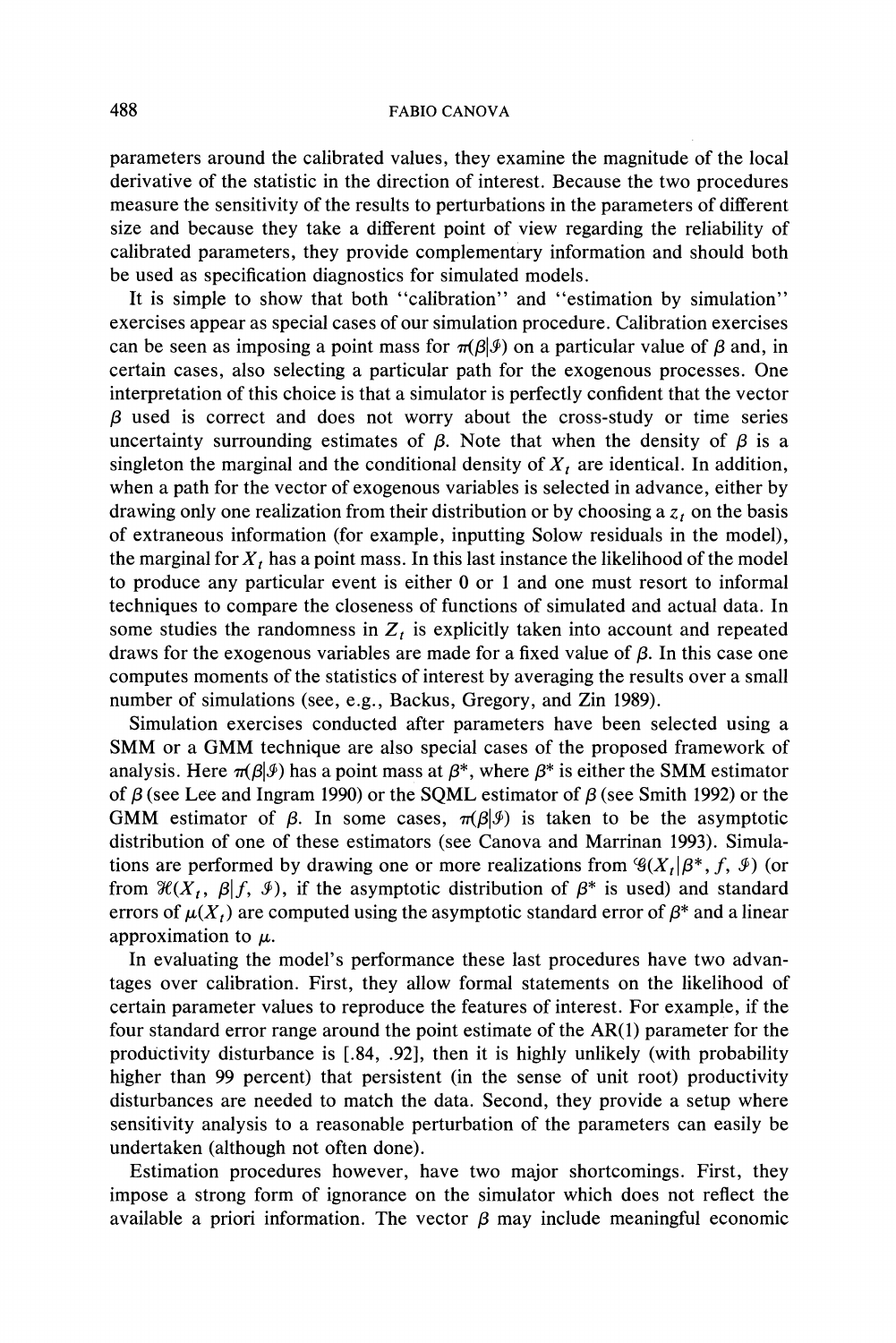**parameters which can be bounded on the basis of theoretical arguments. For example, a priori it is known that a risk aversion parameter which is negative or in excess of, say 30, is very unlikely. With SMM, GMM or SQML procedures the range of possible**  $\beta$  **is**  $[-\infty, \infty]$ **. By appropriately selecting a hypercube for their densities a researcher can make "unreasonable" parameter values unlikely and avoid a posteriori adjustments. Second, simulations may not constitute an independent way to cross validate the model because the parameters used are obtained from the same data set which later will be used to compare results.** 

**Procedures mixing calibration and GMM estimation and calibration and estimation by simulation recently employed by, e.g., Burnside, Eichenbaum, and Rebelo (1993), are also special cases of our approach. In this approach some parameters are fixed using extraneous information, while others are formally estimated using moment conditions. Although these strategies allow a more formal evaluation of the properties of the model than pure calibration procedures, they face several problems. First, parameters may be estimated regardless of their identifiability. Second, as for generic estimation procedures, the evaluation of the model is problematic because standard errors for the statistic of interest do not reflect the uncertainty faced by a simulator in choosing parameter values. Finally, as Gregory and Smith (1989) have pointed out, the small sample properties of estimators obtained from these procedures may be far from reasonable unless the parameters which are fixed in advance are consistent estimators of the true parameters. When this condition is not met, estimates of the remaining parameters may be sensitive to errors in pre-setting and close matching of simulated and actual moments may yield misleading inference.** 

#### **5. SOME EXAMPLES**

**5.1. A One Sector Growth Model. The first example I consider is the Brock-Mirman one sector growth model. Here a social planner maximizes the discounted sum of utilities of the representative consumer subject to an economy wide resource constraint. The problem is of the form** 

(4) 
$$
\max_{c_t} E_0 \sum_{t=0}^{\infty} \theta^t U(c_t)
$$

**subject to** 

(5) 
$$
c_t + K_t - (1 - \delta)K_{t-1} \leq f(K_{t-1}, \varepsilon_t)
$$

where  $I_t = K_t - (1 - \delta)K_{t-1}$  is investment at *t*,  $K_t$  is the capital stock at *t*,  $\delta$  is the depreciation rate,  $\varepsilon_t$  is a productivity shock and  $E_0$  is the expectation operator. **For computational convenience, I assume that the production function has the form**   $Y_t = f(K_{t-1}, \varepsilon_t) = K_{t-1}^{\xi} \varepsilon_t$  and that the instantaneous utility function has the form  $U(c_t) = \ln(c_t)$ .

For  $\delta = 1$  a solution for consumption and investment in terms of the states of the problem  $(K_{t-1}, \varepsilon_t)$  exists and it is given by (see Sargent 1987)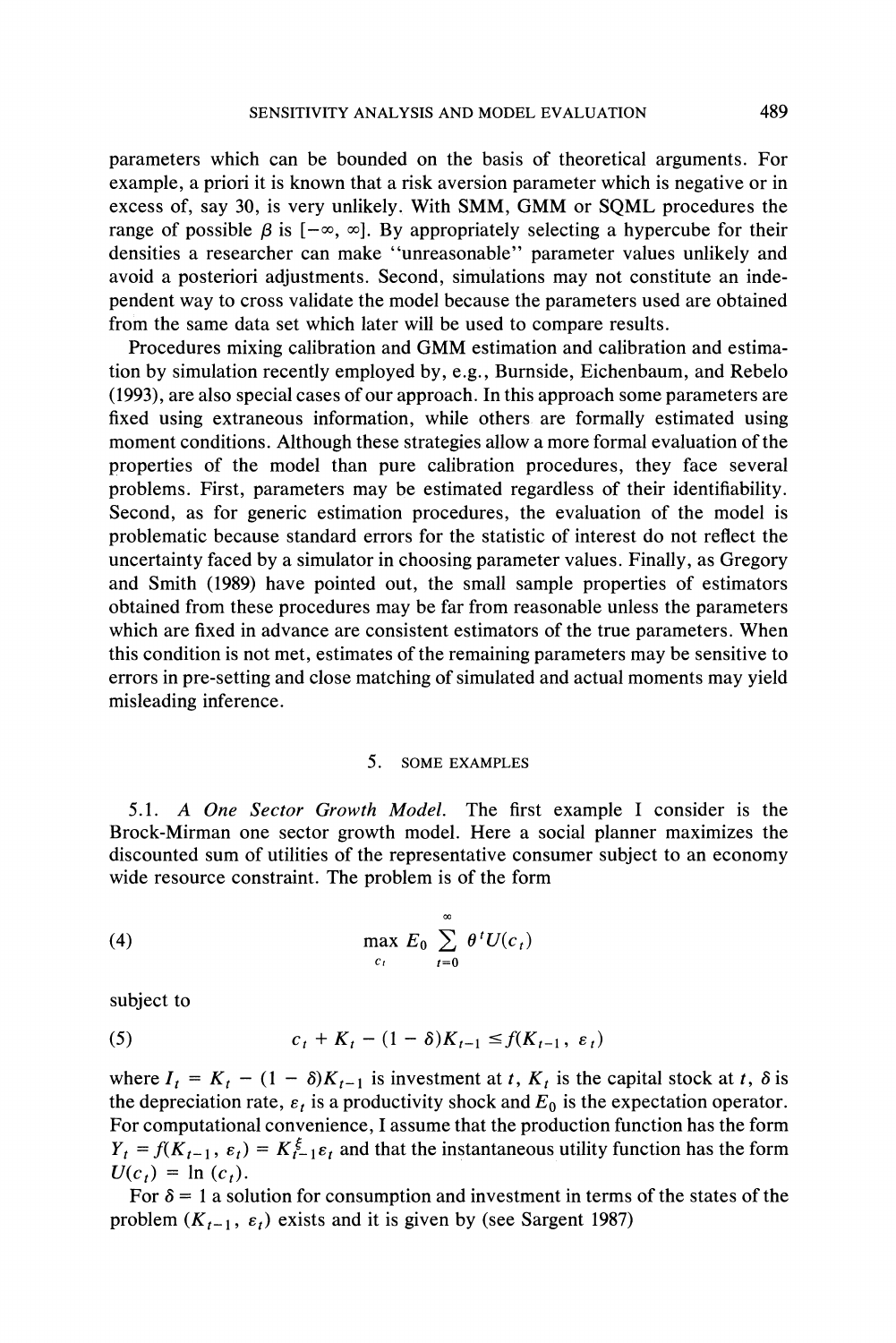(6) 
$$
c_t = (1 - \xi \theta) K_{t-1}^{\xi} \varepsilon_t
$$

$$
I_t = \xi \theta K_{t-1}^s \varepsilon_t.
$$

When  $\delta \neq 1$  a closed form solution for  $c_t$  and  $I_t$  does not exist and numerical **techniques must be used to compute an approximation to it. To avoid the issue of numerical approximations in this first example I will set**  $\delta = 1$ **. Therefore, there are** two parameters in the model  $\beta = (\theta, \xi)$  and one driving process  $Z_t = \varepsilon_t$ . Since there need not be any relationship between the range of possible  $\theta$  and  $\xi$ , I assume that the density of  $\beta$  is the product of the densities of the two parameters.

Several studies have estimated the discount factor  $\theta$  to be, for monthly data, in **the neighborhood of 0.996 (see e.g. Hansen and Singleton 1983). Estimates of this parameter range across studies from 0.990 to 1.0022. Theoretically, it is known that in the steady state, the discount factor determines the real interest rate and that a reasonable range for the annualized real interest rate is [-0.005, 0.05]. In**  simulation studies various authors have used values of  $\theta$  in the range [0.9951, **0.9992] (see e.g., Cooley and Hansen 1990 or Backus, Gregory, and Zin 1989). I**  capture these observations by choosing the density for  $\theta$  to be truncated normal **(with truncation on both sides) centered around 0.997 and with range [0.990, 1.0022]. Note that this distribution is skewed to express the idea that a real interest rate of 2 to 3 percent or lower is more likely than an interest rate in excess of 5 percent.** I assume that  $\xi$  has a uniform distribution in the range  $[0, 1]$ . This range is **consistent with either decreasing or constant returns to scale. Finally, to make**  simulations operative I draw  $\varepsilon_t$  as iid from a  $\mathcal{N}(0, 1)$ . Although the iid assumption **is clearly unrealistic, it avoids the introduction of a nuisance (AR) parameter in the problem.** 

**Since the model generates stationary paths for the endogenous variables, I take stationary inducing transformations of the real data. Suppose we are interested in the relative volatility of consumption to output as in, e.g. Deaton (1987). Using U.S. monthly data on the growth rate of personal consumption expenditure and income (as proxied by an index of industrial production) for the sample 1955-1985, I obtain a value of 0.56 for this ratio with a standard deviation of 0.21. Using (6) and the**  production function, I generate time series for  $c_t$  and  $Y_t$  using the level of the capital stock in the U.S. in 1954, 12 for  $k_0$ .

**Figure 1 presents the estimated density of the statistic when 10000 random**  replications for the  $\beta$ ,  $\{\varepsilon_t\}_{t=1}^T$  pair are drawn. Estimates of the density are obtained **nonparametrically using a kernel estimator with variable width as in Pagan and Ullah (1991).3 A value of 0.56 lies in the 98th percentile of the density of the simulated statistics and only 25 percent of the simulated density mass lies within one standard deviation band around 0.56. Moreover, the mean value for the simulated density is 0.26, the median is 0.24, the mode is 0.02, the standard deviation is 0.12, the 90 percent range is [0.7, 0.49] and the minimum and maximum are 0.001 and 0.71. Therefore, it is unlikely that this parameterization of the one** 

<sup>&</sup>lt;sup>3</sup> The use of the nonparametric density estimate in place of the empirical frequency density is of no **consequence for the results obtained here and in the next two examples (see also Gregory and Smith 1991).**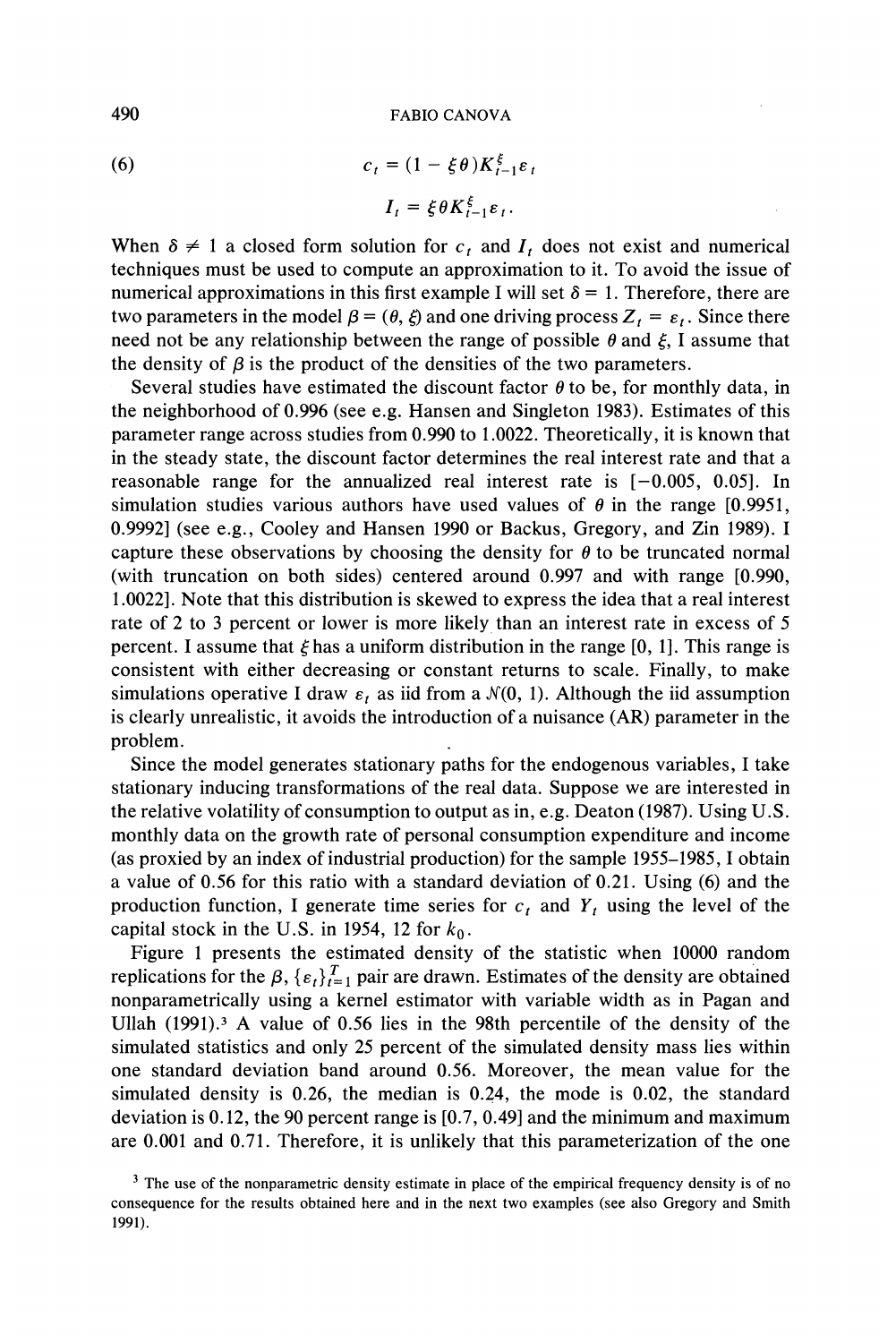# **SENSITIVITY ANALYSIS AND MODEL EVALUATION 491**



**sector growth model is able to generate the relative variability of consumption to income we see in the U.S. data.** 

**5.2. Profits from Uncovered Speculative Strategies. The second example draws from Canova and Marrinan (1991) and (1993) who attempt to reproduce features of profits from uncovered speculative strategies in several foreign exchange markets and of holding premiums in the term structure of U.S. interest rates.** 

**The economy they consider is characterized by two countries. Every period,**  each country *i* is endowed with  $Y_{it}$ ,  $i = 1, 2$  units of a nonstorable consumption good. There are two governments which consume  $G_{it}$  units of their own country's **good. To finance these consumption requirements each government issues a**  country specific money,  $M_{it}$ , collects real lump sum taxes,  $T_{it}$ , levied equally on **agents from both countries, and issues debt to finance any purchases in excess of money creation and tax collections. This debt is in the form of state contingent**  nominal bills of maturity  $k, k = 1, 2, ..., K$ , denominated in their own country's **currency. Endowments, government consumption requirements and money supplies are exogenous and follow independent first order Markov processes with a stationary and ergodic transition function.** 

**Countries are each populated by a representative household maximizing a time separable utility function defined over the two goods. Households are subject to both a wealth constraint and a liquidity constraint which compels them to purchase goods with cash. The timing of the model is such that asset markets open first and**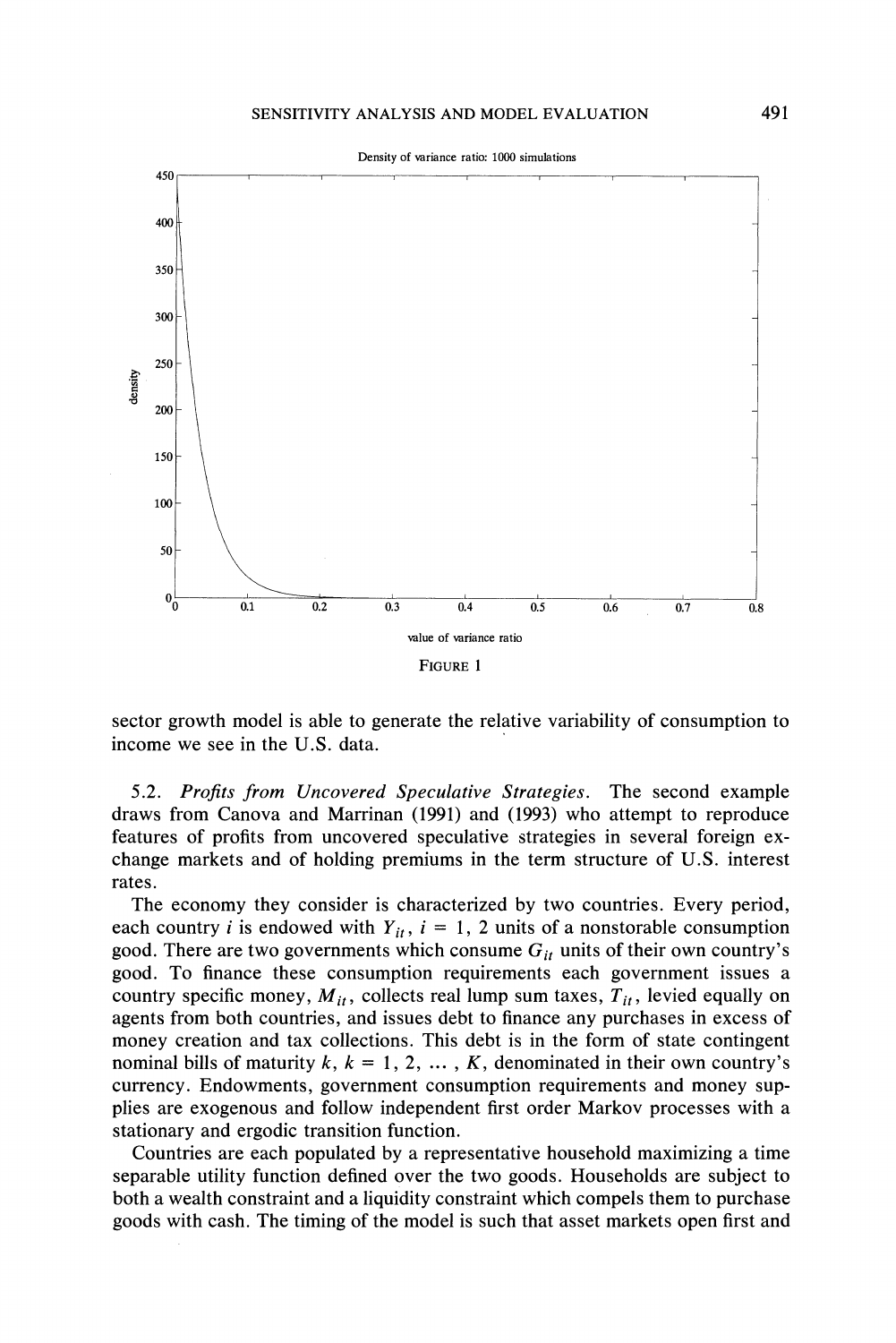**goods markets follow. At the beginning of each period the consumer enters the asset market and decides how to allocate her wealth among the productive assets of the 2 countries, currencies, and the state contingent nominal bonds issued by the 2 governments. After the asset market closes, the consumer enters the goods market and makes her consumption purchases with previously accumulated currency.** 

**In equilibrium the expected nominal profits from holding a bond to maturity k for**  h periods relative to holding an h-period bond to maturity, defined as  $HP_{i,t}^{k,h}$  =  $(k/h)r_{it,k}$  –  $((k-h)/h)r_{it+h,k-h}$  –  $r_{it,h}$ , are

$$
(7) \quad HP_{i,t}^{k,h} = h^{-1} \left( \ln \left[ \frac{E_t \theta^{k-h} Y_{i t+k} (M_{i t+k})^{-1} U_{i t+k}}{Y_{i t+h} (M_{i t+h})^{-1} U_{i t+h}} \right] - \ln \left[ \frac{E_t \theta^k Y_{i t+k} (M_{i t+k})^{-1} U_{i t+k}}{Y_{i t} (M_{i t})^{-1} U_{i t}} \right] + \ln \left[ \frac{E_t \theta^h Y_{i t+h} (M_{i t+h})^{-1} U_{i t+h}}{Y_{i t} (M_{i t})^{-1} U_{i t}} \right].
$$

**The approximate annualized percentage expected nominal profits from speculating**  in foreign exchange markets defined as  $EP_{t,h} = (\log E_t \{S_{t+h}\} - \log F_{t,h})$ , where  $F_{t,k} = S_{t,k} e^{r_{1t,k} - r_{2t,k}}$  are

(8) 
$$
EP_{t,h} = h^{-1} * \left( \log E_t \left\{ \left[ \frac{Y_{2t+h}(M_{2t+h})^{-1} U_{2t+h}}{Y_{1t+h}(M_{1t+h})^{-1} U_{1t+h}} \right] \right\} - \log \left\{ \frac{E_t [Y_{2t+h}(M_{2t+h})^{-1} U_{2t+h}]}{E_t [Y_{1t+h}(M_{1t+h})^{-1} U_{1t+h}]} \right\} \right).
$$

**Canova and Marrinan examine a wide array of functions of (7) and (8) for different h. Here I confine attention to the variability and first order autocorrelation of three month holding premium and three months profits from forward speculation. The reason is that the second order properties induced by similar general equilibrium models are, in general, so different from those of actual data that some authors (e.g. Campbell and Shiller 1987, Frankel and Froot 1987) have concluded that the simple version of the rational expectations-efficient market hypothesis is severely flawed. By describing the distribution of the outcomes of these second moments from the point of view of the model we can shed light on this issue. The standard deviation and the AR(1) coefficient for profits from holding 3 months a 6 month T-bill as compared to holding a 3 month T-bill to maturity for the period 1960-1988 are .221 and .792 respectively. The standard deviation and the AR(1) coefficient for profits from 3 month forward speculation on the dollar in the dollar/mark market for the period 1979-1987 are .042 and .785 respectively.** 

**To obtain closed form solutions for (7) and (8), I take a second order Taylor expansion around**  $\eta_t = (\Delta \ln(Y_{1t}), \Delta \ln(Y_{2t}), \Delta \ln(M_{1t}), \Delta \ln(M_{2t}), \ln(1 \psi_{1t}$ ),  $\ln (1 - \psi_{2t})$  where  $\psi_{it} = G_{it}/Y_{it}$ . I assume that the conditional mean and conditional variance of  $\eta_t$  evolve according to

(9) 
$$
E_t(\eta_{jt}) = A_{0j} + A_{1j} \eta_{jt-1} \quad j = 1, ..., 6
$$

(10) 
$$
E_t(\eta_{jt} - E_t(\eta_{jt}))^2 \equiv \sigma_{jt}^2 = a_{0j} + a_{1j}\sigma_{jt-1}^2 + a_{2j}\epsilon_{jt-1}^2, j = 1, ..., 6
$$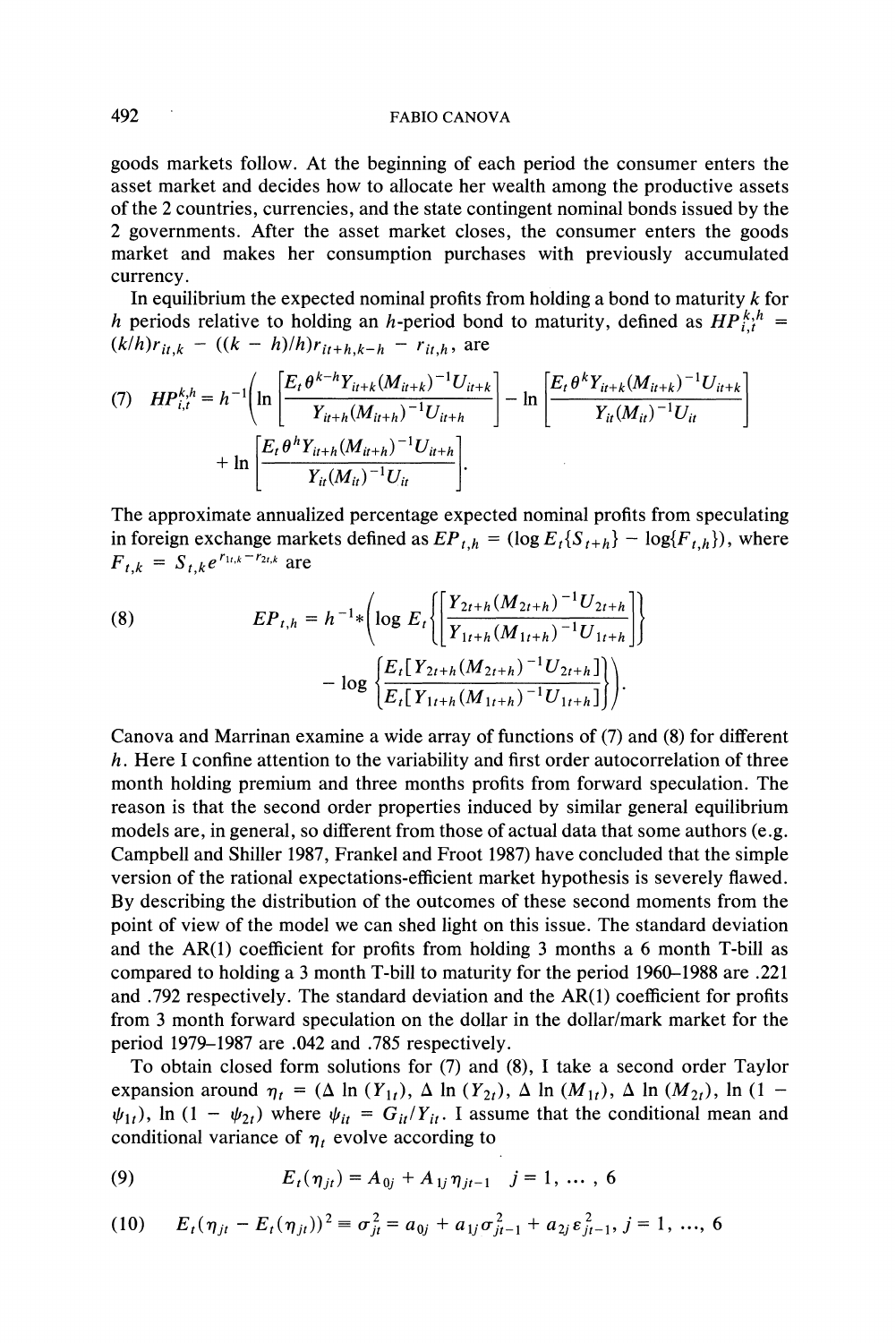where  $\varepsilon_{jt} = \eta_{jt} - E(\eta_{jt}) \sim \text{iid}(0, \sigma_{jt}^2)$ . Finally, I assume a utility function of the **form**  $U(c_{1t}, c_{2t}) = (c_{1t}^{\pi}c_{2t}^{1-\pi})^{1-\gamma}/(1-\gamma)$  where  $\pi$  is share of domestic goods in total consumption and  $\gamma$  is risk aversion parameter.

**The problem under consideration is much more complex that the previous one**  since there are 6 exogenous sources of shocks  $(Y_{it}, G_{it}, M_{it}, i = 1, 2)$ , 27 **parameters to select and an approximation error to consider. Note that there are**  two types of parameters: preference parameters  $(\pi, \gamma)$  and "auxiliary" parameters, **which enter expressions (7) and (8) only because of the particular time series model selected for the exogenous variables. For preferences parameters existing evidence is sufficiently rich to construct informative densities, while for the others the evidence is very slim and this forces us to choose uninformative densities for these parameters.** 

The density for  $\beta = (\pi, \gamma)$  is assumed to be the product of univariate densities and it is selected as follows.<sup>4</sup> Since little is known about the mean value of  $\pi$  (the share **of domestic good in total consumption) and different studies have used different values, I assume a uniform density over the range [0.5, 1.0]. I take the density for**  the risk aversion parameter to be truncated  $\chi^2(4)$  and range [0, 20]. The rationale for this wide range is the large differences across studies for estimates of  $\gamma$ , which have **obtained values between 0.5 and 3.0 (see e.g. Hansen and Singleton 1983 and Canova and Marrinan 1991) and recent simulation studies analyzing properties of financial data, which experimented with values ranging from 0.5 to 55 (see e.g. Merha and Prescott 1985, Backus, Gregory, and Zin 1989 and Kandel and Stambaugh 1990). Despite this diversity, there is enough consensus in the profes**sion that  $\gamma = 2$  is the most likely value. I capture this belief by selecting the mode of the density to take on this value. Finally, since the 95 percent range for a  $\chi^2(4)$ **is approximately [0.7, 10], no more than 1.5 percent of the mass of the distribution**  is in the region where  $\gamma > 15$ .

**The remaining 25 parameters describe the conditional mean and variances of the exogenous processes. Based on the estimates of Stock and Watson (1989) and my**  own calculations I chose the ranges for  $A_{11}$ ,  $A_{12}$  and  $A_{13}$  to be  $[-.10, .00]$ ,  $[-.06, .00]$ .00], [.45, 60] respectively. On the ranges for  $A_{11}$  and  $A_{12}$  I assume that 50 percent **of the density mass is uniformly distributed below 0 and 50 percent is lumped at 0**  (see Sims 1988 for a rationale for this choice) while on the range for  $A_{13}$  I assume **a uniform density. Based on arguments provided in Canova and Marrinan (1993) and estimates of Hodrick (1989) I assume a uniform density for all GARCH**  parameters.  $a_{11}$ ,  $a_{12}$ ,  $a_{13}$  have support on  $[-0.37, 0.13]$ ,  $[-0.41, 0.19]$  and  $[-0.14, 0.19]$  $-0.04$ ], respectively while  $a_{21}$  and  $a_{22}$  both have support on [0.00, 0.50] and  $a_{23}$ has support on [0.17, 0.27].<sup>5</sup> The ranges for  $A_{01}$ ,  $A_{02}$ ,  $A_{03}$  and  $a_{01}$ ,  $a_{02}$ ,  $a_{03}$  are **chosen endogenously so that the unconditional mean and the variance of the processes match the unconditional mean and variance of the growth rates of U.S. and OECD industrial production and of the monetary base in the U.S. For the remaining 10 parameters characterizing the behavior of government expenditure no** 

**<sup>4</sup>Canova and Marrinan (1991) consider the case where the information about some of the parameters of the model is correlated. I will not examine this case here.** 

**S The ranges for all the parameters are constructed from the point estimate for the period 64-88 plus or minus one standard error.**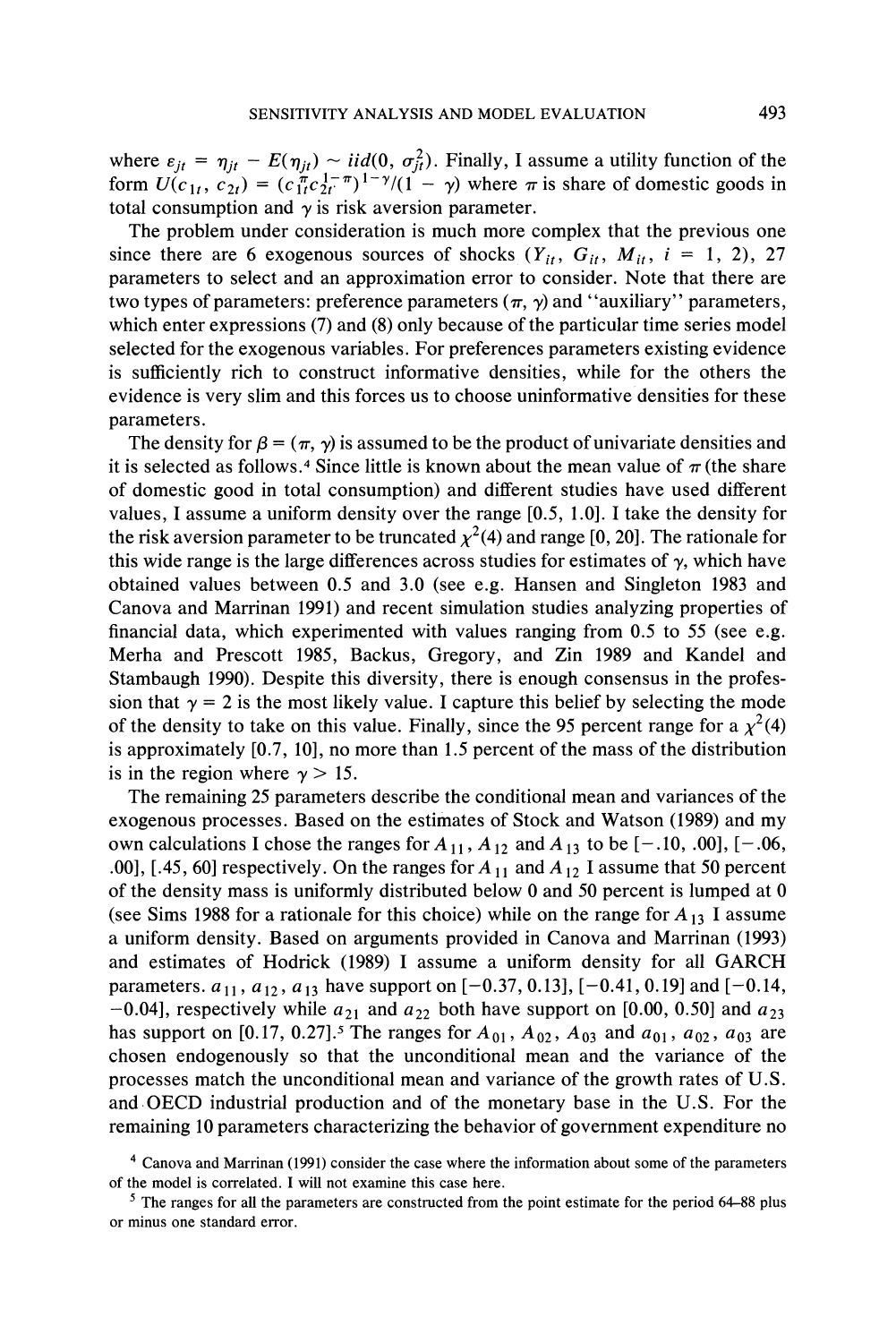**evidence exists because data on government expenditure shares in total output is not available at monthly frequency. Based on the quarterly estimates of Canova**  and Marrinan (1993) I assume that  $(A_{05}, A_{06})$  have uniform densities in [0.05, 0.30], the densities of  $(a_{05}, a_{06})$  are uniform in [0.05, 0.15]. Finally, the densities of  $(A_{15},$  $A_{16}$ ,  $a_{15}$ ,  $a_{16}$ ,  $a_{25}$ ,  $a_{26}$ ) are chosen to be uniform [0, 1.0] but I eliminate all the paths for  $\psi_{it}$  which are too volatile or have a mean that lies outside of the cross **sectional range of estimates of OECD countries.** 

For this problem I drew 5000 iid  $(\beta, \{\eta_t\}_{t=1}^T)$  vectors and neglect the approximation error due to the Taylor expansion by drawing  $\eta_t$  from a lognormal **distribution. Estimates of the densities for the simulated variance and the simulated first autocovariance of the two series appear in Figure 2. For the holding profits series, the actual value of the standard deviation lies in the 28th percentile of the estimated density, while the actual value of the AR(1) coefficient is in 53th percentile. The means (modes) of the univariate distributions are 0.60, and 0.73 (0.18 and 0.35), the standard deviations are 0.53 and 0.22, 90 percent ranges are [0.18, 1.74] for the standard deviation and [0.35, 0.90] for the first order serial correlation. In 28 percent of the simulated values both the standard deviation and the AR(1) coefficient are below actual values, in 25 percent of the cases the variance is below the actual value but the AR(1) is greater than the actual value and in 47 percent of the cases both are greater than the actual values. For the risk profits series, the actual value of the standard error lies below all the simulated values, while the actual value of the AR(1) coefficient is in the 87th percentile. The means (modes) of the univariate distributions are 2.29 and 0.28 (1.14 and 0.57), the standard deviations are 1.36 and 0.32 and the 90 percent ranges are [1.37, 5.37] for the standard deviation and [0.07, 0.86] for the first order serial correlation. Finally, in 90 percent of the cases the standard deviation is above the actual value but the AR(1) is below than the actual value and in 10 percent of the cases they are both greater than the actual values.** 

**In conclusion, the current model specification can generate on average more variability than what is found in the data but there are many reasonable parameter configurations for which the first order serial correlation coefficient is lower than what we see in the actual data.** 

**5.3. Optimal Taxation. The final example considers the model employed by Cooley and Hansen (1990) and is chosen to illustrate how the procedure for sensitivity analysis outlined in the paper can be used to examine the consequences of policy options. The problem they examine is whether there is a combination of three different taxes which is less distorting than the actual U.S. taxation system.** 

**The framework of analysis they employ is a closed economy model with production and two goods (cash and credit). To simplify the analysis, and because none of the conclusions depend on this, I assume that all goods are cash goods. The representative consumer maximizes lifetime utility given by** 

(11) 
$$
E_0 \sum_{t=0}^{\infty} \theta^t [\log (c_t) + B*(1-h_t)].
$$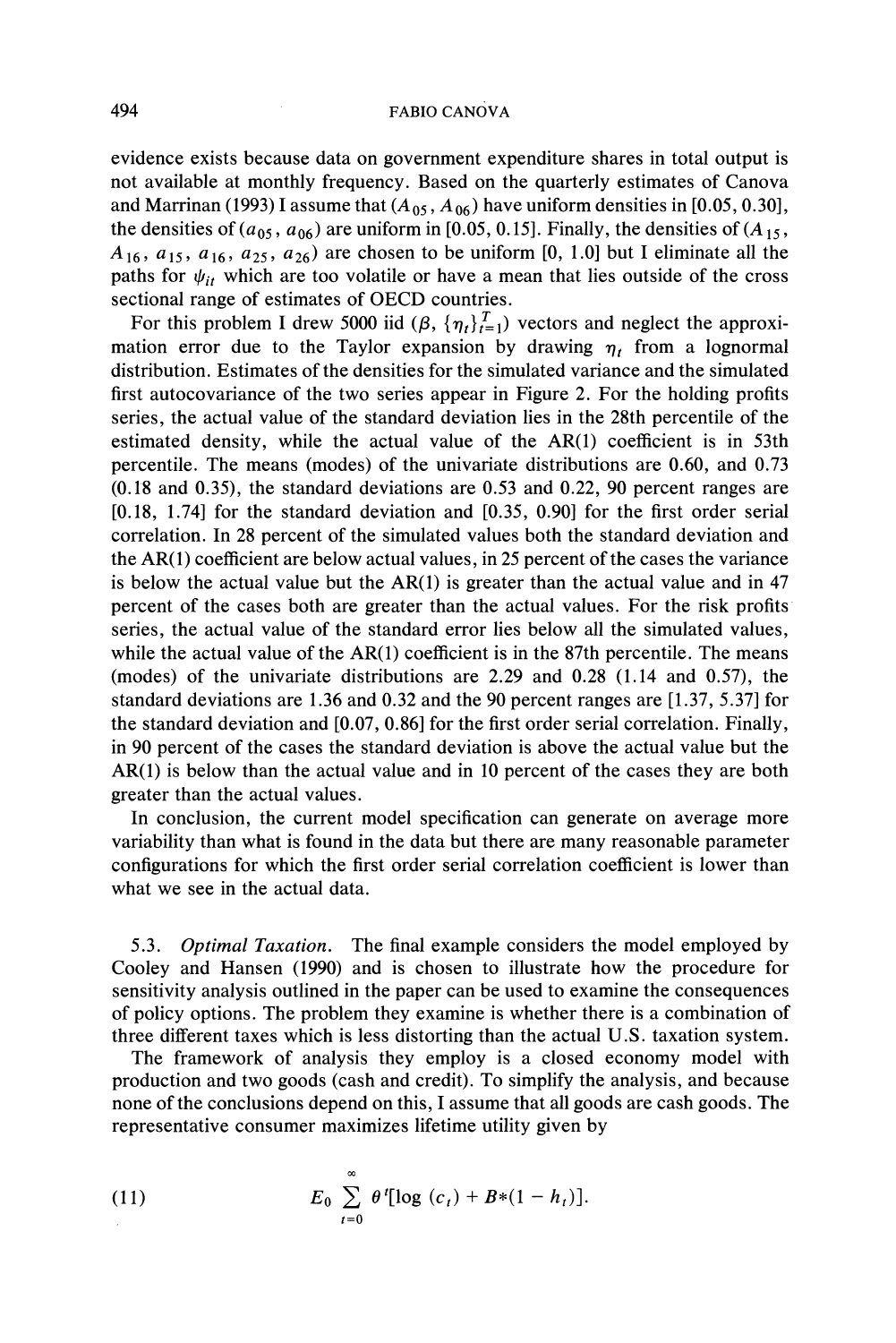

**The cash-in-advance constraint and the wealth constraint are** 

$$
(12) \t\t\t p_t c_t \le m_{t-1} + (\xi_t - 1)m_{t-1}
$$

$$
(13) \quad T_{ct}c_t + I_t + \frac{m_t}{p_t} \le (1 - T_{ht})w_t h_t + (1 - T_{kt})r_t K_t + T_{kt} \delta K_t + \frac{m_{t-1}}{p_t} + TR_t
$$

where  $\xi_t > \theta$  is the gross growth rate of the money supply,  $I_t$  is investment,  $h_t$  is hours,  $w_t h_t$  is labor income,  $r_t K_t$  is capital income,  $T_{ct}$ ,  $T_{ht}$ ,  $T_{kt}$  and  $TR_t$  are the **consumption tax, labor income tax, capital income tax and net transfers at t, respectively. Capital is accumulated according to** 

(14) 
$$
K_t = (1 - \delta)K_{t-1} + I_t.
$$

**There is a representative firm in the economy, owned by the consumer, maximizing -profits** 

$$
(15) \hspace{1cm} PR_t = K_t^{\alpha} h_t^{1-\alpha} - w_t h_t - r_t K_t.
$$

**Finally, there is a government which taxes agents using four distortionary taxes (inflation, consumption, labor income and capital tax) and transfers the total back to agents in a lump sum fashion. The government budget constraint is**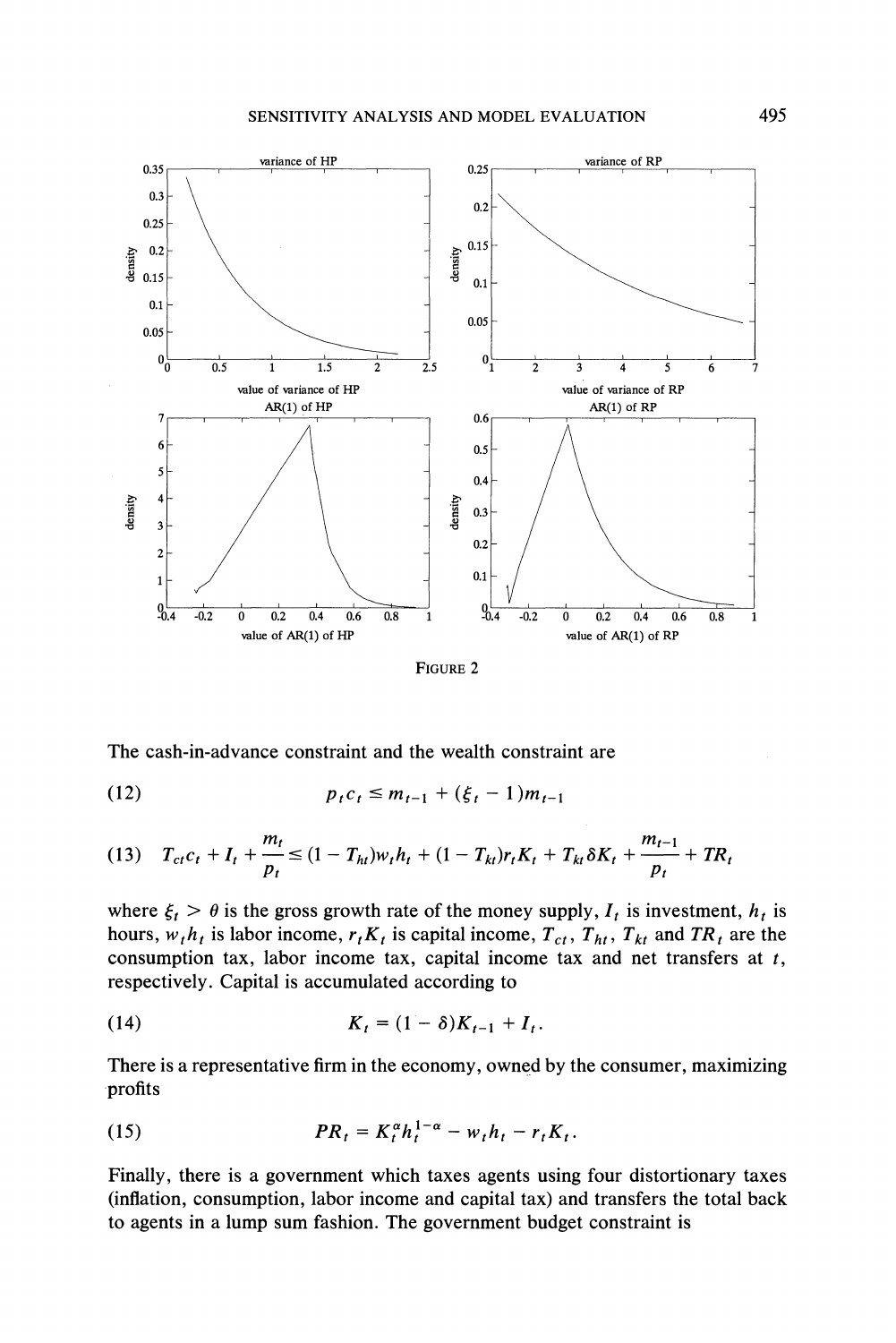(16) 
$$
(\xi_t - 1) \frac{M_{t-1}}{p_t} + T_{ht} w_t h_t + T_{kt} (r_t - \delta) K_t + T_c c_t = T R_t.
$$

**The task here is to determine how consumer's welfare varies in the steady state with various levels and forms of taxes and to provide a upper and lower bound to the welfare costs of the current U.S. tax system. Because the analysis is conducted**  in the steady states, only the randomness in selecting  $\beta$  vector affects the outcomes **of the exercise. As a welfare measure, Cooley and Hansen use the change in consumption as a percentage of steady state GNP which is required to restore an individual to the level of utility achieved with Pareto optimal allocations. Therefore**   $\Delta c$  solves: log  $(\hat{c} + \Delta c) - \log \bar{c} - B(\hat{h} - \bar{h}) = 0$  where  $\bar{c}$  and  $\bar{h}$  are the steady **states values of consumption and hours when all taxes are zero.** 

In this model there are four parameters  $\beta = (\theta, B, \alpha, \delta)$  and three policy instruments  $(T_c, T_k, T_h)$ . Note that because the CIA constraint is always binding, **the inflation tax does not affect real allocations in the steady state it will not be considered here. I compute the welfare losses associated with each tax instrument separately using a 10 point grid on (0, 1) with 0.1 increments.** 

The density for the four parameters are as follows:  $\theta$  is truncated normal, **centered at 0.997 with range [0.990, 1.0022], a is uniform [0.25, 0.50], 8 is uniform [0.006, 0.01] and B is endogenously chosen so that in the steady state agents spend between one-third and one-sixth of their time working. Choices for the range of**  $\theta$ **has already been described. 8 chosen so that the annual depreciation rate of the**  capital stock is between 8 and 12 percent per year. In simulation studies  $\delta$  is **commonly set to 0.025 which corresponds to a 10 percent annual depreciation rate. Cooley and Hansen chose a slightly lower value to match the value of the postwar investment-output ratio. In calculations I performed when quantities are not measured in per capita terms, I came up with a quarterly value for**  $\delta$  **of 0.03. Finally, McGratten (1990) estimates 8 to be 0.0226 with a standard error of 0.001. The range for a reflects calculations appearing in Christiano (1988) where, depending on how proprietors income is treated, the share of total output that is payment to capital varies between 0.25 and 0.43 and estimates obtained by, e.g., McGratten (1990).** 

**Figure 3 plots the 90 percent bands for the welfare costs associated with each tax instrument when 10000**  $\beta$  **vectors are drawn together with the median value of the distribution. The bands are, in general, large and nonmonotone, for a substantial portion of the grid the welfare costs of capital taxation include negative and zero values and the costs of consumption and income taxation are high for moderate tax rates. Note also that, in relative terms, the costs of capital taxation are smaller than with the other two taxes. The nonmonotonicity of the bands is due to the strong nonlinearities of**  $\Delta c$  **in the various tax rates. The fact that a low level of capital taxation yields negative welfare losses and that the costs of capital taxation appear to be smaller than with the other two taxes is related to the disincentive to work that capital taxation induces on agents. Therefore, the lower disutility of working is compensated by a lower level of consumption which needed to restore the agents to the nondistorted steady state level of utility.** 

**To examine how far the U.S. economy is from an optimum, I compute the welfare losses using the values of the average tax rates on labor and capital obtained**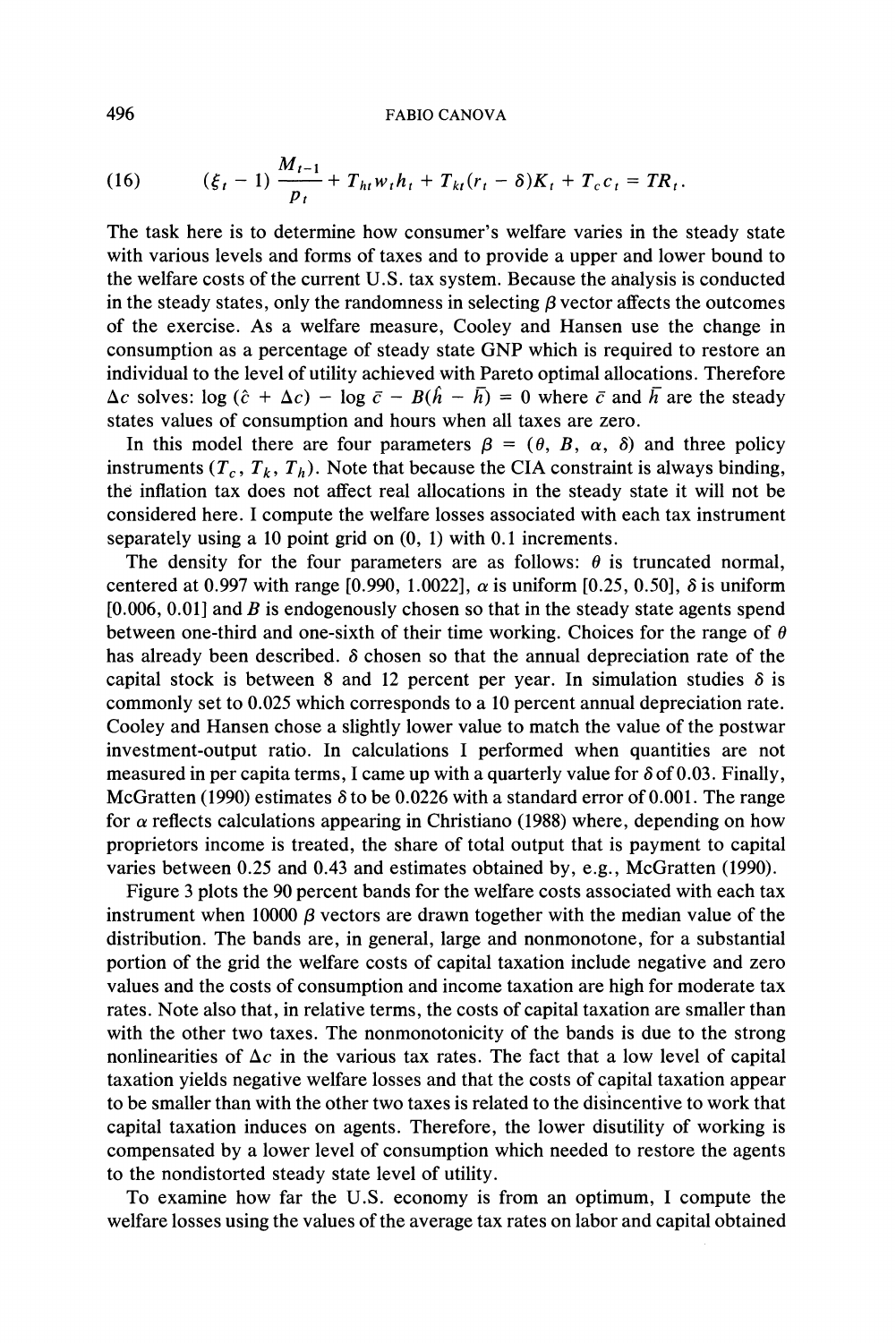

**from Joines (1981) (0.23 and 0.50) and a consumption tax rate of zero. The 90 percent band for welfare losses corresponding to this tax vector is [0.12, 0.71], the median value of 0.25 and a mode of 0.52 (compared with a value of 0.31 obtained by Cooley and Hansen). Hence, if one takes the model seriously and believes**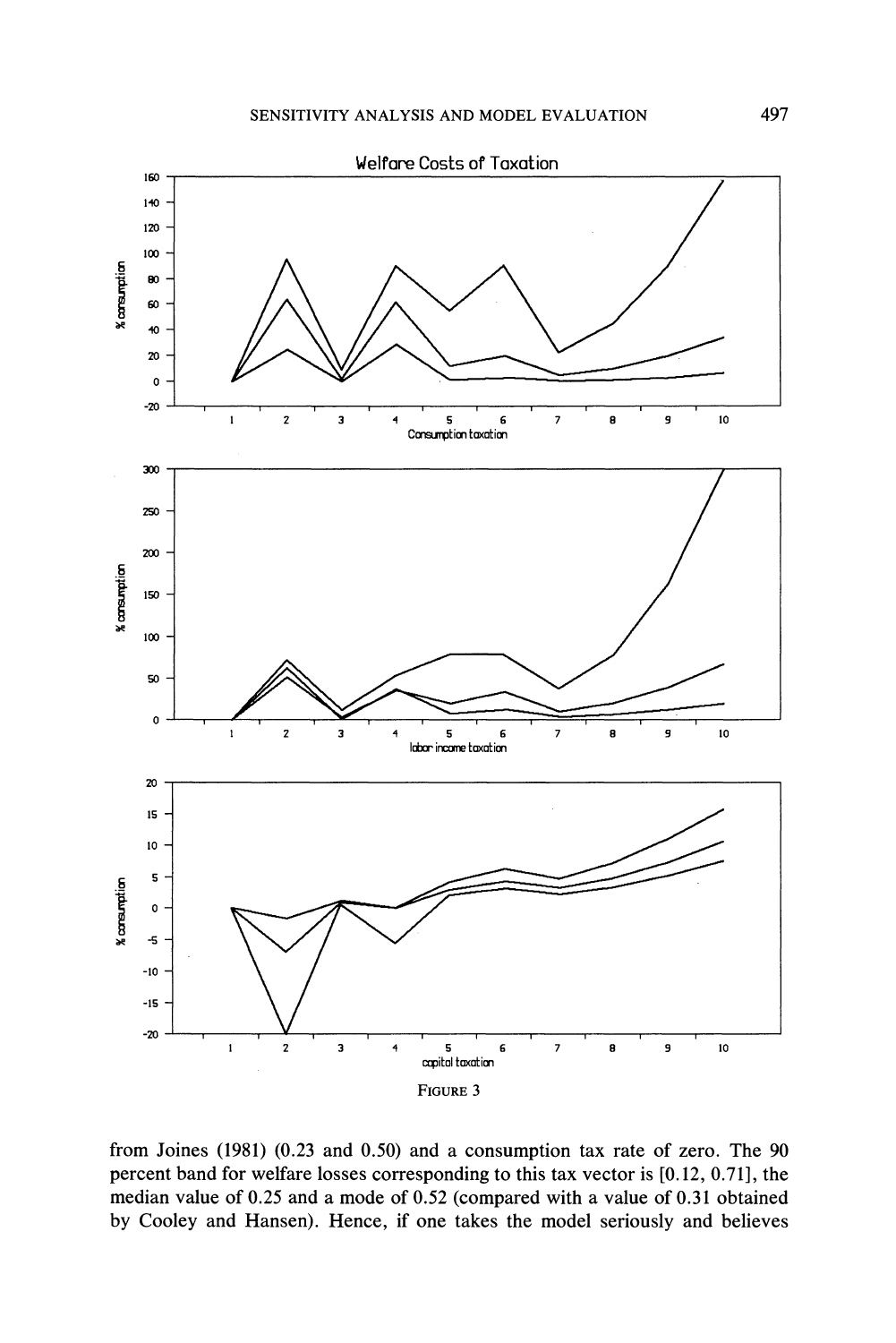**Joines' estimates, one can bound the distortions caused by the current U.S. tax system between 12 and 71 percent of U.S. steady state consumption with the most likely value at 52 percent.6** 

### **6. CONCLUSIONS**

**This paper describes a Monte Carlo approach to evaluate the properties of dynamic general equilibrium models. The starting point of the approach is the assumption that the model as DGP for the actual data is false. Given this point of view, standard classical inferential procedures are inappropriate and a new methodology for model evaluation is called for. The technique suggested in this paper can cope with the deficiencies of standard statistical analysis and provides formal foundations for the evaluation of the model via "stylized facts," which has been typical in the real business cycle literature. The procedure accounts for the uncertainty faced by a simulator in choosing the parameters of the model in a realistic way. The presence of this uncertainty becomes the key to provide a measure of dispersion for simulated statistics, a probabilistic metric to judge the closeness of the simulated and the actual data and an evaluation criteria for the model. The approach has a built-in feature which allows for global sensitivity analysis and several forms of conditional or local sensitivity analysis and evaluates the range of possibilities of the model by attaching probability statements to events a simulator may be interested in characterizing. Finally, the approach is easy to implement and includes existing calibration, estimation by simulation and GMM techniques as special cases.** 

**The technique is applied to three examples involving different objectives, level of knowledge about the "deep" parameters and complexity and shows how to provide realistic conclusions to policy questions. Note also that computation considerations are not a major issue for problems of moderate size. For all the examples presented in this paper densities for the objects of interest were computed in a matter of minutes.** 

# **Universitat Pompeu Fabra, Spain**

#### **REFERENCES**

**BERTSEKAS, D., Dynamic Programming and Stochastic Control (New York: Academic Press, 1976).** 

- **BACKUS, D., A. GREGORY, AND S. ZIN, "Risk Premiums in the Terms Structure: Evidence from Artificial Economies," Journal of Monetary Economics 24 (1989), 371-399.**
- **BAXTER, M., "Approximating Suboptimal Dynamic Equilibria: An Euler Equation Approach," Journal of Monetary Economics 27 (1991), 173-200.**
- **Box, G., "Sampling and Bayes Inference in Scientific Modelling and Robustness," Journal of the Royal Statistical Society Series A, 143 (1980), 383-430.**
- **BURNSIDE, C., M. EICHENBAUM, AND S. REBELO, "Labor Hoarding and the Business Cycle," Journal of Political Economy 101 (1993), 245-273.**

**<sup>6</sup>McGratten (1990) shows that there are large differences in the time series properties for tax rates in the existing literature. Therefore both the magnitude of the band and its most likely value should be viewed with caution.**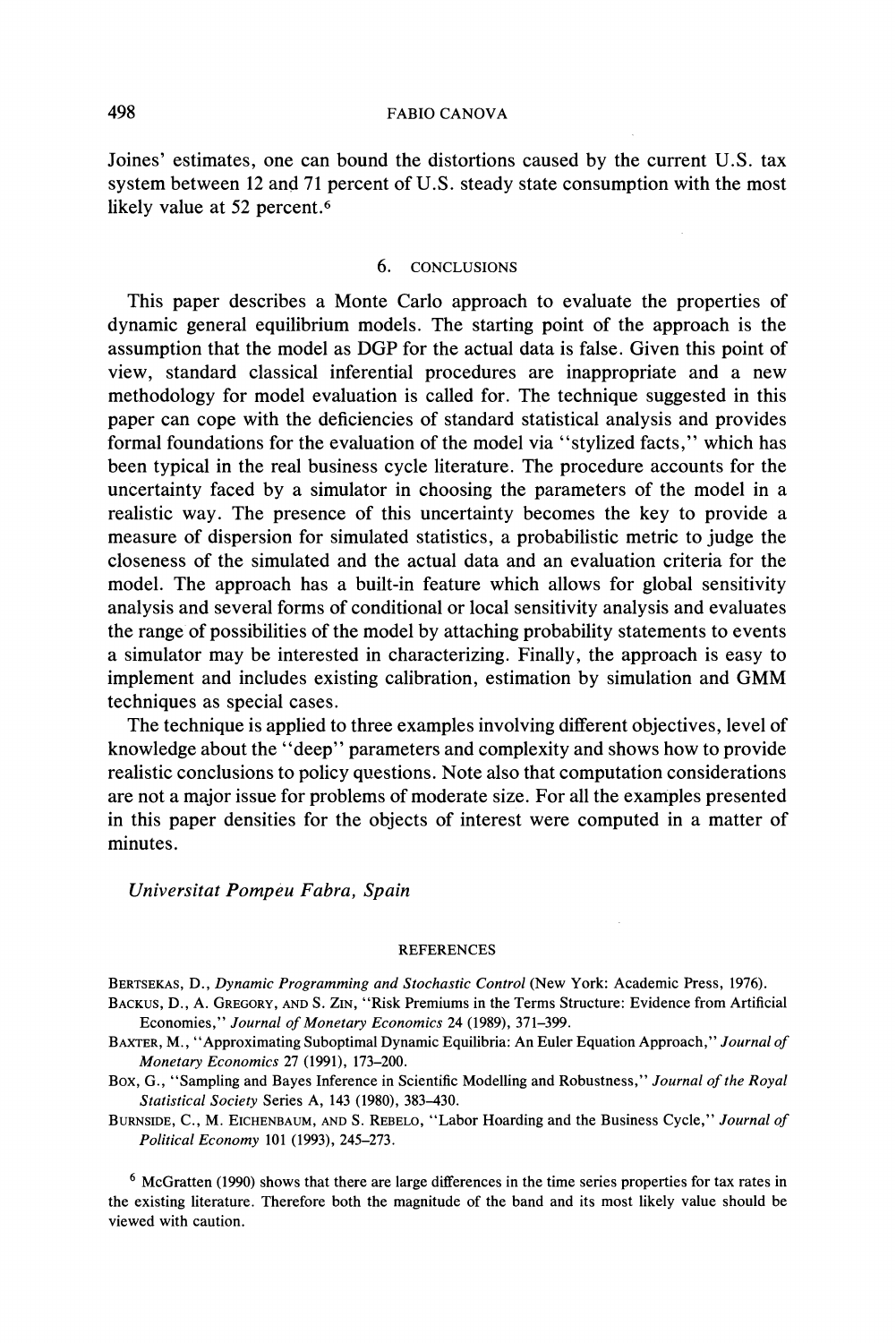**CANOVA, F., M. FINN, AND A. PAGAN, "Evaluating a Real Business Cycle Model," in C. Hargreaves, ed., Nonstationary. Time Series Analyses and Co-integration (Oxford: Oxford University Press, 1993).** 

**AND J. MARRINAN, "Reconciling the Term Structure of Interest Rates with the Consumption Based ICAP Model," Journal of Economic Dynamic and Control (forthcoming).** 

**AND , "Profits, Risk and Uncertainty in Foreign Exchange Markets," Journal of Monetary Economics 32 (1993), 259-286.** 

**CAMPBELL, J. AND R. SHILLER, "A Simple Account of the Behavior of Long Term Interest Rates," American Economic Review, Papers and Proceedings 74 (1987), 44-48.** 

**CHRISTIANO, L., "Why Does Inventory Fluctuate so Much?" Journal of Monetary Economics 21 (1988), 247-280.** 

**, "Solving the Stochastic Growth Model by Linear Quadratic Approximation and by Value Function Iteration," Journal of Business and Economic Statistics 8 (1990), 23-26.** 

- **COLEMAN, W., "An Algorithm to Solve Dynamic Models," Discussion Paper No. 351, Board of Governors of the Federal Reserve System, International Finance Division, 1989.**
- **COOLEY, T. AND G. HANSEN, "Tax Distortions in a Neoclassical Monetary Economy," Discussion Paper No. 38, Institute for Empirical Macroeconomics, Federal Reserve Bank of Minneapolis, 1990.**
- **DEATON, A., "Life Cycle Models of Consumption: Is the Evidence Consistent with Theory?" in T. Bewley, ed., Advance in Econometrics: Fifth World Congress, Vol. 2 (New York: Cambridge University Press, 1987).**
- **DOTSEY, M. AND C. S. MAO, "How Well Do Linear Approximation Methods Work? Results for Suboptimal Dynamic Equilibria," Journal of Monetary Economics 29 (1991), 25-58.**

**EL-GAMAL, M., "The Extraction of Information from Multiple Point Estimates," Nonparametric Statistics (forthcoming 1993).** 

**FAIR, R., "Estimating Event Probabilities from Macroeconomic Models Using Stochastic Simulations," manuscript, Yale University, 1991.** 

**FRANKEL, J. AND K. FROOT, "Using Survey Data to Tests Standard Propositions Regarding Exchange Rate Expectations," American Economic Review 77 (1987), 133-159.** 

**FRIEDMAN, M., Essays in Positive Economics (New York: Aldine Press, 1959).** 

**FRISCH, R., "Propagation Problems and Impulse Problems in Dynamics Economics," in Economic Essays in Honor of Gustav Cassel (London: 1933).** 

**GELFAND, A. AND A. SMITH, "Sampling Based Approaches to Calculating Marginal Densities," Journal of the American Statistical Association 85 (1990), 398-409.** 

**GENEST, G. AND J. ZIDEK, "Combining Probability Distributions: A Critique and an Annotated Bibliography," Statistical Science 1 (1986), 114-148.** 

**GEWEKE, J., "Bayesian Inference in Econometric Models Using Monte Carlo Integration," Econometrica 57 (1989), 1317-1339.** 

**GREGORY, A. AND G. SMITH, "Calibration as Estimation," Econometric Reviews 9 (1989), 57-89.** 

**AND , "Calibration as Testing: Inference in Simulated Macro Models," Journal of Business and Economic Statistics 9 (1991), 297-303.** 

AND ——, "Calibration in Macroeconomics," in G. S. Maddala, ed., *Handbook of Statistics*, **Vol. 10 (Amsterdam: North Holland, 1993).** 

**HAAVELMO, A., "The Probability Approach in Econometrics," Econometrica 12 (1944), Supplement.** 

- **HANSEN, L., "Large Sample Properties of Generalized Method of Moment Estimators," Econometrica 50 (1982), 1029-1054.**
- **AND T. SARGENT, "Formulating and Estimating Dynamic Linear Rational Expectations Models," Journal of Economic Dynamic and Control 2 (1979), 7-46.**

**AND K. SINGLETON, "Stochastic Consumption, Risk Aversion and Temporal Behavior of Asset Returns," Journal of Political Economy 91 (1983), 249-265.** 

**HARRISON, G. AND H. D. VINOD, "Sensitivity Analysis of Applied General Equilibrium Models: Completely Randomized Factorial Sampling Designs," manuscript, University of New Mexico, 1989.** 

**HODRICK, R., "Risk, Uncertainty and Foreign Exchange Markets," Journal of Monetary Economics 23 (1989), 433-459.** 

**JOINES, D., "Estimates of Effective Marginal Tax Rates on Factor Incomes," Journal of Business 54 (1981), 191-226.**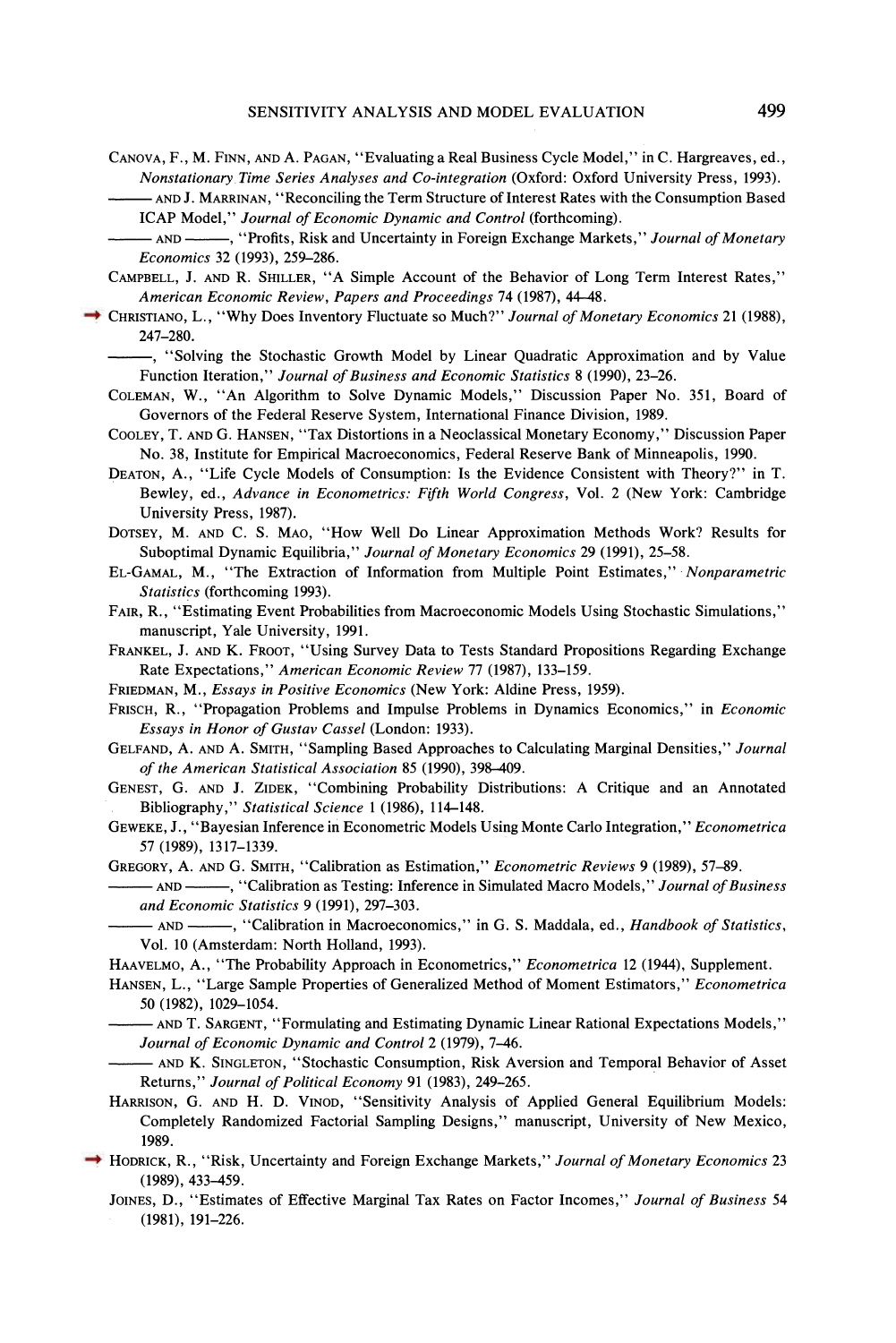**JORGENSON, D., "Econometric Methods for Applied General Equilibrium Analysis," in H. Scarf and J. Whalley, eds., Applied General Equilibrium Analysis (New York: Cambridge University Press, 1984).** 

**JOURNAL OF BUSINESS AND ECONOMIC STATISTICS (January 1990).** 

**JUDD, K., "Projection Methods for Solving Aggregate Growth Models," Journal of Economic Theory 58 (1992), 410-452.** 

**KANDEL, S. AND R. STAMBAUGH, "Expectations and Volatility of Consumption and Asset Returns," Review of Financial Studies 3 (1990), 207-232.** 

**KIM, K. AND A. PAGAN, "The Econometric Analysis of Calibrated Macroeconomic Models," in H.**  Pesaran and M. Wickens, eds., *Handbook of Applied Econometrics*, Vol. 1 (London: Blackwell **Press, 1993).** 

**KING, R., C. PLOSSER, AND S. REBELO, "Production, Growth and Business Cycles: I," Journal of Monetary Economics 21 (1988), 195-232.** 

**KWAN, Y. K., "Bayesian Analysis with an Unknown Likelihood Function: A Limited Information Approach," manuscript, University of Chicago Business School, 1991a.** 

**"Bayesian Calibration with an Application to a Non-linear Rational Expectation Two Country Model," manuscript, University of Chicago Business School, 1991b.** 

KYDLAND, F. AND E. PRESCOTT, "Time to Build and Aggregate Fluctuations," *Econometrica* 50 (1982), **1345-1370.** 

AND ——, "The Econometrics of the General Equilibrium Approach to Business Cycles," **Scandinavian Journal of Economics 93 (1991), 161-178.** 

**LEE, B. S. AND B. INGRAM, "Simulation Estimators of Time Series Models," Journal of Econometrics 47 (1991), 197-206.** 

**MARCET, A., "Solving Nonlinear Rational Expectations Models by Parametrizing Expectations," Working Paper No. 5, Universitat Pompeu Fabra, 1992.** 

**McGRATrEN, E., 'The Macroeconomic Effects of Distortionary Taxation," Discussion Paper No. 37,**  Institute for Empirical Macroeconomics, Federal Reserve Bank of Minneapolis, 1990.

**MERHA, R. AND E. PRESCOTT, "The Equity Premium: A Puzzle," Journal of Monetary Economics 15 (1985), 145-162.** 

**NIEDERREITER, H., "Quasi Monte Carlo Methods for Multidimensional Numerical Integration," International Series of Numerical Mathematics 85 (1988), 157-171.** 

**NOVALES, A., "Solving Nonlinear Rational Expectations Models: A Stochastic Equilibrium Model of Interest Rates," Econometrica 58 (1990), 93-111.** 

**PAGAN, A. AND SHANNON, "Sensitivity Analysis for Linearized Computable General Equilibrium Models," in J. Piggott and J. Whalley, eds., New Developments in Applied General Equilibrium Analysis (Cambridge: Cambridge University Press, 1985).** 

**AND A. ULLAH, "The Econometric Analysis of Models with Risk Terms," Journal of Applied Econometrics 3 (1988), 87-105.** 

**AND , "Non-Parametric Estimation," manuscript, University of Rochester, 1991.** 

**PHILLIPS, P.C.B., "To Criticize the Critics: An Objective Bayesian Analysis of Stochastic Trends," Journal of Applied Econometrics 6 (1991), 333-354.** 

**SARGENT, T., Dynamic Macroeconomic Theory (Cambridge: Harvard Press, 1987).** 

**SHOVEN, J. AND J. WHALLEY, "Applied General Equilibrium Models of Taxation and International Trade: An Introduction and Survey," Journal of Economic Literature 22 (1984), 1007-1051.** 

**SIMS, C., "Solving Nonlinear Stochastic Equilibrium Models Backward," manuscript, University of Minnesota, 1984.** 

-, "Bayesian Skepticism on Unit Root Econometrics," Journal of Economic Dynamic and Control **12 (1988), 463-474.** 

-, "Models and Their Users," American Journal of Agricultural Economics 71 (1989), 489-494.

**SMITH, T., "Estimating Non-Linear Time Series Models Using Simulated VAR: Two Approaches," Journal of Applied Econometrics 8 (1993), S63-S84.** 

**STOCK, J. AND M. WATSON, "Interpreting the Evidence of Money-Income Causality," Journal of Econometrics 40 (1989), 161-182.** 

**TANNER, M. AND W. WONG, "The Calculation of Posterior Distributions by Data Augmentation," Journal of the American Statistical Association 87 (1987), 528-550.**